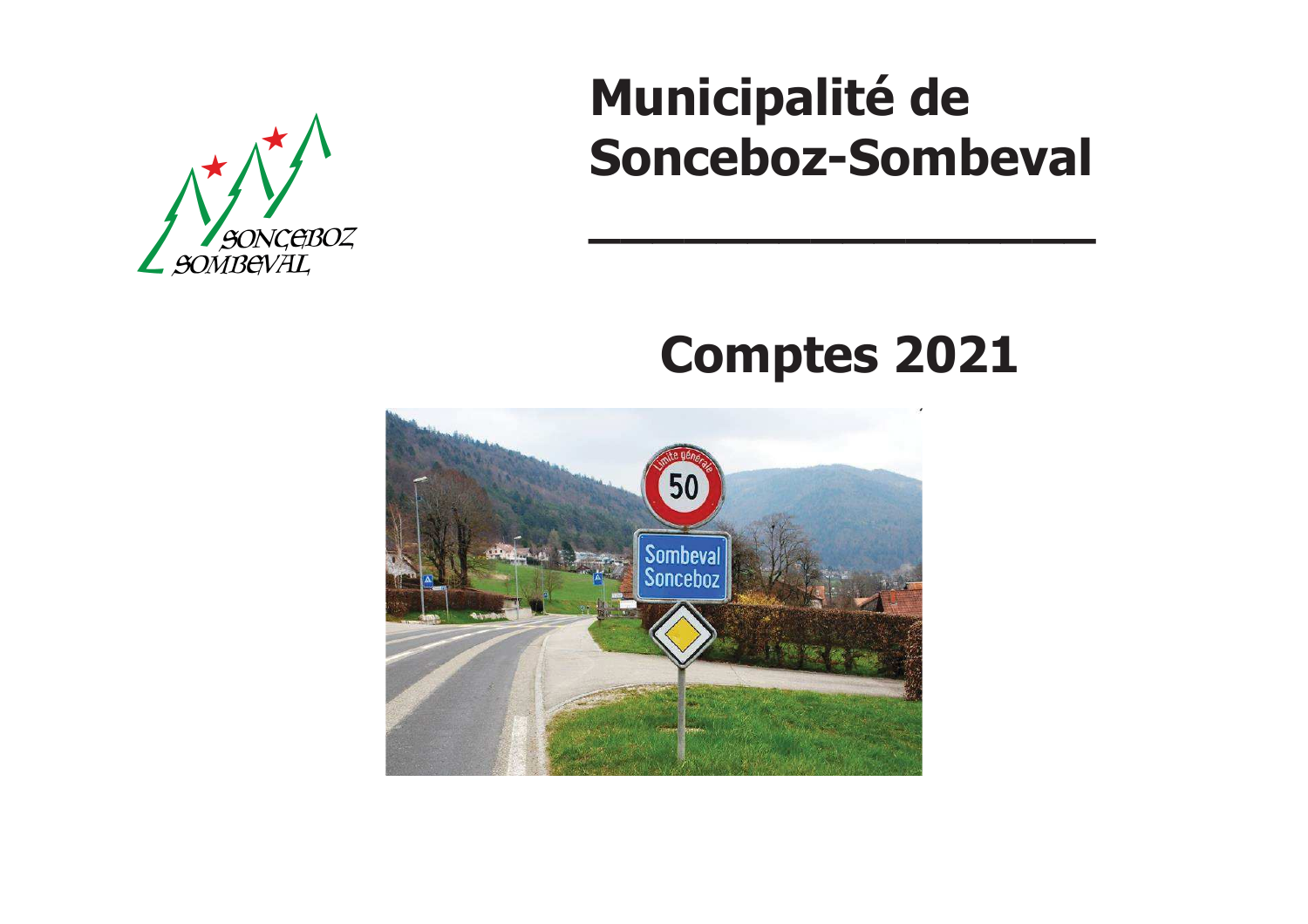|                                    | Comptes 2021   |              | Budget 2021    |            | <b>Comptes 2020</b> |                |
|------------------------------------|----------------|--------------|----------------|------------|---------------------|----------------|
|                                    | <b>Charges</b> | Revenus      | <b>Charges</b> | Revenus    | Charges             | <b>Revenus</b> |
| <b>0 ADMINISTRATION GÉNÉRALE</b>   |                |              |                |            |                     |                |
| 01 Législatif et exécutif          |                |              |                |            |                     |                |
| 011 Législatif                     |                |              |                |            |                     |                |
| 0110 Législatif                    | 11'663.10      |              | 16'000.00      |            | 7'139.35            |                |
| 011 Législatif                     | 11'663.10      |              | 16'000.00      |            | 7'139.35            |                |
| 012 Exécutif                       |                |              |                |            |                     |                |
| 0120 Exécutif                      | 100'179.80     | 27'537.85    | 119'550.00     | 27'100.00  | 70'386.55           | 12'630.00      |
| 012 Exécutif                       | 100'179.80     | 27'537.85    | 119'550.00     | 27'100.00  | 70'386.55           | 12'630.00      |
| 01 Législatif et exécutif          | 111'842.90     | 27'537.85    | 135'550.00     | 27'100.00  | 77'525.90           | 12'630.00      |
| Dépenses nettes                    |                | 84'305.05    |                | 108'450.00 |                     | 64'895.90      |
| 02 Services généraux, autres       |                |              |                |            |                     |                |
| 022 Service généraux, autres       |                |              |                |            |                     |                |
| 0220 Services généraux, autres     | 634'791.79     | 113'132.70   | 630'620.00     | 118'755.00 | 719'036.62          | 189'208.05     |
| 022 Service généraux, autres       | 634'791.79     | 113'132.70   | 630'620.00     | 118'755.00 | 719'036.62          | 189'208.05     |
| 029 Immeubles administratifs       |                |              |                |            |                     |                |
| 0290 Immeubles administratifs      | 860'010.94     | 46'825.00    | 170'958.40     | 48'835.00  | 119'482.80          | 47'376.95      |
| 029 Immeubles administratifs       | 860'010.94     | 46'825.00    | 170'958.40     | 48'835.00  | 119'482.80          | 47'376.95      |
| 02 Services généraux, autres       | 1'494'802.73   | 159'957.70   | 801'578.40     | 167'590.00 | 838'519.42          | 236'585.00     |
| Dépenses nettes                    |                | 1'334'845.03 |                | 633'988.40 |                     | 601'934.42     |
| 0 ADMINISTRATION GÉNÉRALE          | 1'606'645.63   | 187'495.55   | 937'128.40     | 194'690.00 | 916'045.32          | 249'215.00     |
| Dépenses nettes                    |                | 1'419'150.08 |                | 742'438.40 |                     | 666'830.32     |
| ORDRE ET SÉCURITÉ PUBLICS, DÉFENSE |                |              |                |            |                     |                |
| 11 Sécurité publique               |                |              |                |            |                     |                |
| 111 Police                         |                |              |                |            |                     |                |
| 1110 Police                        | 12'764.25      |              | 26'515.00      |            | 21'540.50           | 300.00         |
| 111 Police                         | 12'764.25      |              | 26'515.00      |            | 21'540.50           | 300.00         |
| 11 Sécurité publique               | 12'764.25      |              | 26'515.00      |            | 21'540.50           | 300.00         |
| Dépenses nettes                    |                | 12'764.25    |                | 26'515.00  |                     | 21'240.50      |
| <b>14 Questions juridiques</b>     |                |              |                |            |                     |                |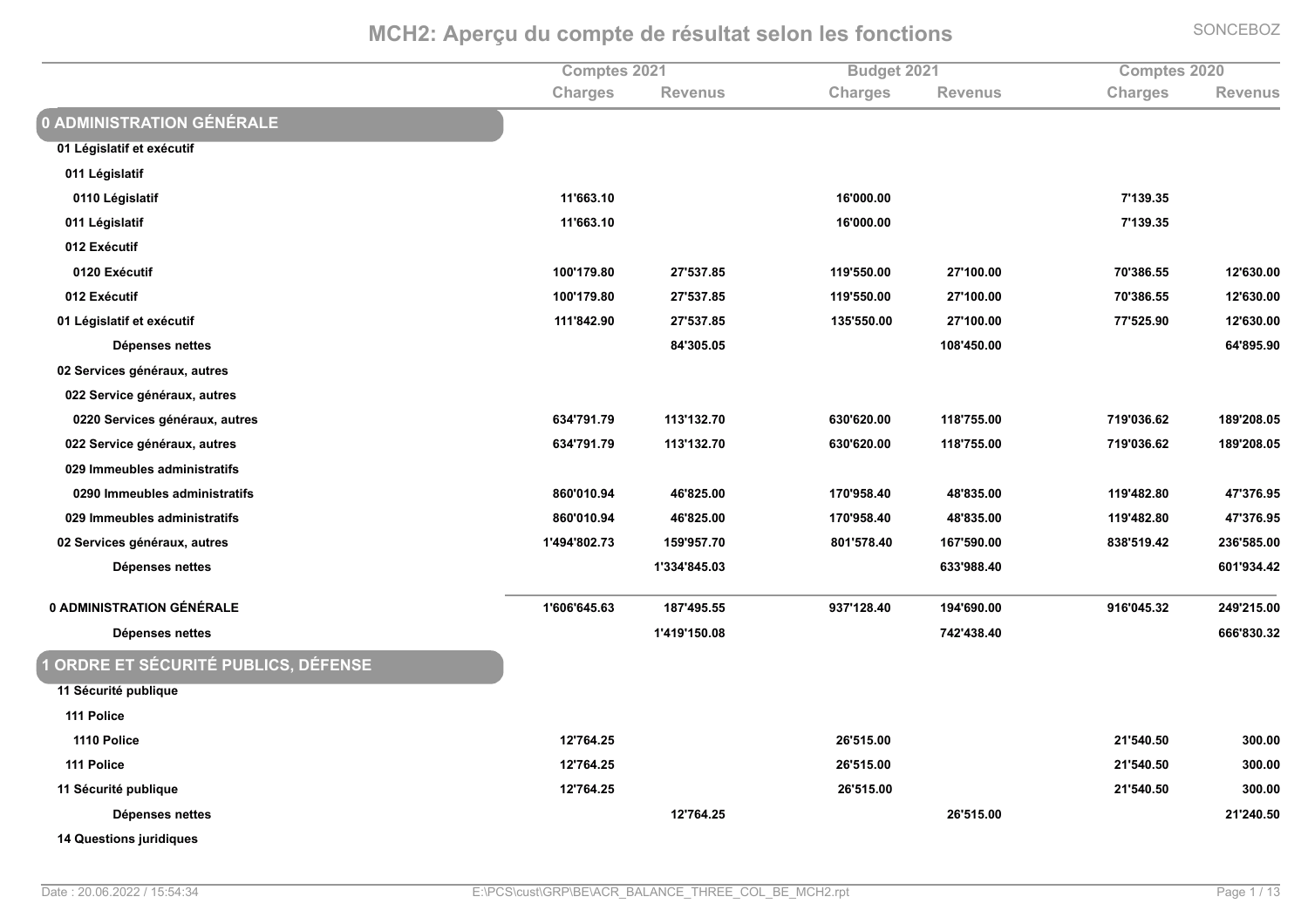**Comptes 2021 8udget 2021 Comptes 2020**  $Charles$ **k s Exercise Revenus Exercise Charges Revenus Exercise Charges Exercise Revenus** ORDRE ET SÉCURITÉ PUBLICS, DÉFENSE (...) **140 Questions juridiques 1400 Questions juridiques %ROJKOLMOP %KLJLP;MO: %PKJK::M:: %PNJ:::M:: %KNJ;##M:P %P;J:QPM#: 140 Questions juridiques %ROJKOLMOP %KLJLP;MO: %PKJK::M:: %PNJ:::M:: %KNJ;##M:P %P;J:QPM#: 14 Questions juridiques %ROJKOLMOP %KLJLP;MO: %PKJK::M:: %PNJ:::M:: %KNJ;##M:P %P;J:QPM#:**  $Rec$ <sub>d</sub>  $n$ <sub>dtes</sub> research 20036.85 to the set of the set of the set of the set of the set of the set of the set of the set of the set of the set of the set of the set of the set of the set of the set of the set of the set of the set of the 15 Service du feu **150 Service du feu 1500 Service du feu %LOKJNLLM:P %LOKJNLLM:P %LP#J;;;M#: %LP#J;;;M#: %LLRJR;QMRP %LLRJR;QMRP** 150 Service du feu **%LOKJNLLM:P %LOKJNLLM:P %LP#J;;;M#: %LP#J;;;M#: %LLRJR;QMRP %LLRJR;QMRP 15 Service du feu %LOKJNLLM:P %LOKJNLLM:P %LP#J;;;M#: %LP#J;;;M#: %LLRJR;QMRP %LLRJR;QMRP** 16 Défense **161 Défense militaire 1610 Défense militaire %NJRRNM:P %;J:NPMN: %;KJ#L;M;P %#J:::M:: %NJOR:MP: %;J#LPM:: 161 Défense militaire %NJRRNM:P %;J:NPMN: %;KJ#L;M;P %#J:::M:: %NJOR:MP: %;J#LPM:: 162 Défense civile 1620 Protection civile 8**  $\frac{2}{641.30}$   $\frac{300.00}{2500.00}$   $\frac{2}{500.00}$   $\frac{1938.45}{2500.00}$ **1626 Organisation régionale de protection civile %OJPLOMOQ %#:JK::M:: %#:J#N:MR: 162 Défense civile %;#J;Q;M#Q %L::M:: %#LJ;::M:: %##J#:QMQP** 16 Défense e 19'628.33 1'375.70 39'331.15 2'000.00 30'149.35 1'235.00 **Dépenses nettes ;QJ#P#MKL LNJLL;M;P #QJO;RMLP 1 ORDRE ET SÉCURITÉ PUBLICS, DÉFENSE**  $\mathsf{R} = \mathsf{R} = \mathsf{R} = \mathsf{R} = \mathsf{R} = \mathsf{R} = \mathsf{R} = \mathsf{R} = \mathsf{R} = \mathsf{R} = \mathsf{R} = \mathsf{R} = \mathsf{R} = \mathsf{R} = \mathsf{R} = \mathsf{R} = \mathsf{R} = \mathsf{R} = \mathsf{R} = \mathsf{R} = \mathsf{R} = \mathsf{R} = \mathsf{R} = \mathsf{R} = \mathsf{R} = \mathsf{R} = \mathsf{R} = \mathsf{R} = \mathsf{R} = \mathsf{R} = \mathsf{R} = \mathsf{$ **Dépenses nettes ;NJLPQMOL KLJRRKM;P KKJ;O;MN: 2 FORMATION 21 Scolarité obligatoire** 211 Cycle d'entrée

**2110 Ecole enfantine %#NOJ:R:M## %;;LJNPKMRN %#NKJQLNMP: %NRJPNPM:: %#NQJQNRML# %;:KJQK#MKP** 211 Cycle d'entrée **%#NOJ:R:M## %;;LJNPKMRN %#NKJQLNMP: %NRJPNPM:: %#NQJQNRML# %;:KJQK#MKP 212 Degré primaire**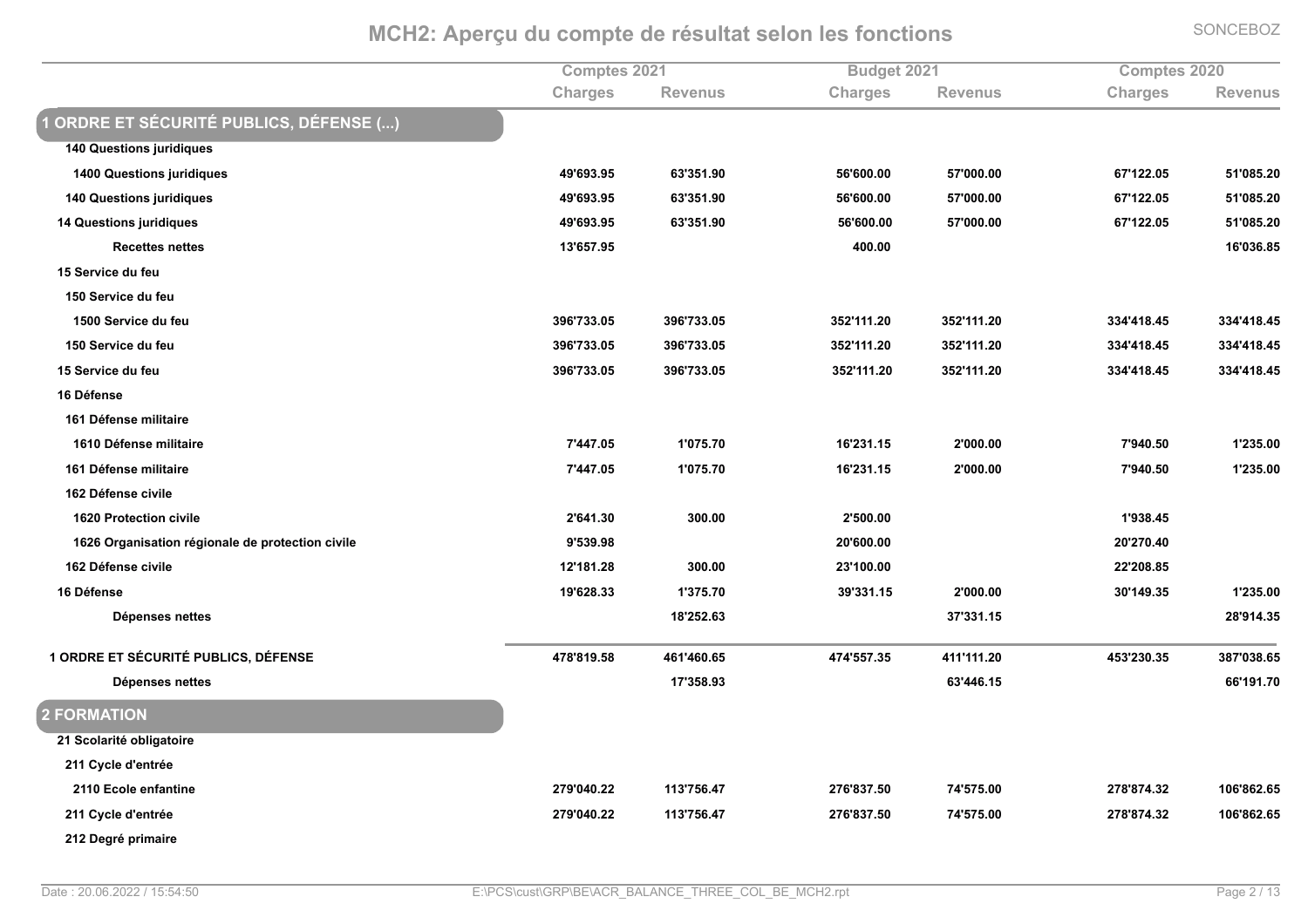|                                                   | Comptes 2021   |                | Budget 2021    |                | <b>Comptes 2020</b> |                |
|---------------------------------------------------|----------------|----------------|----------------|----------------|---------------------|----------------|
|                                                   | <b>Charges</b> | <b>Revenus</b> | <b>Charges</b> | <b>Revenus</b> | Charges             | <b>Revenus</b> |
| $\mathbf 2$ FORMATION ()                          |                |                |                |                |                     |                |
| 2120 Degré primaire                               | 1'659'323.05   | 1'025'186.46   | 1'573'888.45   | 833'465.00     | 1'598'250.39        | 963'797.68     |
| 212 Degré primaire                                | 1'659'323.05   | 1'025'186.46   | 1'573'888.45   | 833'465.00     | 1'598'250.39        | 963'797.68     |
| 213 Degré secondaire l                            |                |                |                |                |                     |                |
| 2130 Degré secondaire l                           | 938'370.78     | 400'061.03     | 951'400.00     | 329'885.00     | 909'160.06          | 393'821.29     |
| 213 Degré secondaire l                            | 938'370.78     | 400'061.03     | 951'400.00     | 329'885.00     | 909'160.06          | 393'821.29     |
| 214 Ecoles de musique                             |                |                |                |                |                     |                |
| 2140 Ecoles de musique                            | 73'249.45      |                | 72'585.00      |                | 66'382.05           |                |
| 214 Ecoles de musique                             | 73'249.45      |                | 72'585.00      |                | 66'382.05           |                |
| 217 Bâtiments scolaires                           |                |                |                |                |                     |                |
| 2170 Bâtiments scolaires                          | 355'504.52     | 130'395.00     | 383'978.90     | 177'340.00     | 392'212.35          | 150'563.75     |
| 217 Bâtiments scolaires                           | 355'504.52     | 130'395.00     | 383'978.90     | 177'340.00     | 392'212.35          | 150'563.75     |
| 218 Accueil à journée continue                    |                |                |                |                |                     |                |
| 2180 Accueil à journée continue                   | 369'626.08     | 359'983.05     | 363'690.00     | 315'600.00     | 324'165.15          | 273'310.65     |
| 2181 Structure d'accueil durant les vacances      | 8'877.45       | 4'526.00       | 11'500.00      | 6'100.00       | 5'997.25            | 1'748.00       |
| 218 Accueil à journée continue                    | 378'503.53     | 364'509.05     | 375'190.00     | 321'700.00     | 330'162.40          | 275'058.65     |
| 219 Scolarité obligatoire, non mentionné ailleurs |                |                |                |                |                     |                |
| 2190 Direction et administration des écoles       | 48'415.60      | 21'072.00      | 52'345.00      | 23'875.00      | 45'402.37           | 20'880.40      |
| 2192 Bibliothèque scolaire                        | 2'994.35       |                | 3'500.00       |                | 3'516.50            |                |
| 219 Scolarité obligatoire, non mentionné ailleurs | 51'409.95      | 21'072.00      | 55'845.00      | 23'875.00      | 48'918.87           | 20'880.40      |
| 21 Scolarité obligatoire                          | 3'735'401.50   | 2'054'980.01   | 3'689'724.85   | 1'760'840.00   | 3'623'960.44        | 1'910'984.42   |
| Dépenses nettes                                   |                | 1'680'421.49   |                | 1'928'884.85   |                     | 1'712'976.02   |
| 23 Formation professionnelle initiale             |                |                |                |                |                     |                |
| 230 Formation professionnelle initiale            |                |                |                |                |                     |                |
| 2300 Formation professionnelle initiale           | 300.00         |                | 300.00         |                | 300.00              |                |
| 230 Formation professionnelle initiale            | 300.00         |                | 300.00         |                | 300.00              |                |
| 23 Formation professionnelle initiale             | 300.00         |                | 300.00         |                | 300.00              |                |
| Dépenses nettes                                   |                | 300.00         |                | 300.00         |                     | 300.00         |
| <b>2 FORMATION</b>                                | 3'735'701.50   | 2'054'980.01   | 3'690'024.85   | 1'760'840.00   | 3'624'260.44        | 1'910'984.42   |
| Dépenses nettes                                   |                | 1'680'721.49   |                | 1'929'184.85   |                     | 1'713'276.02   |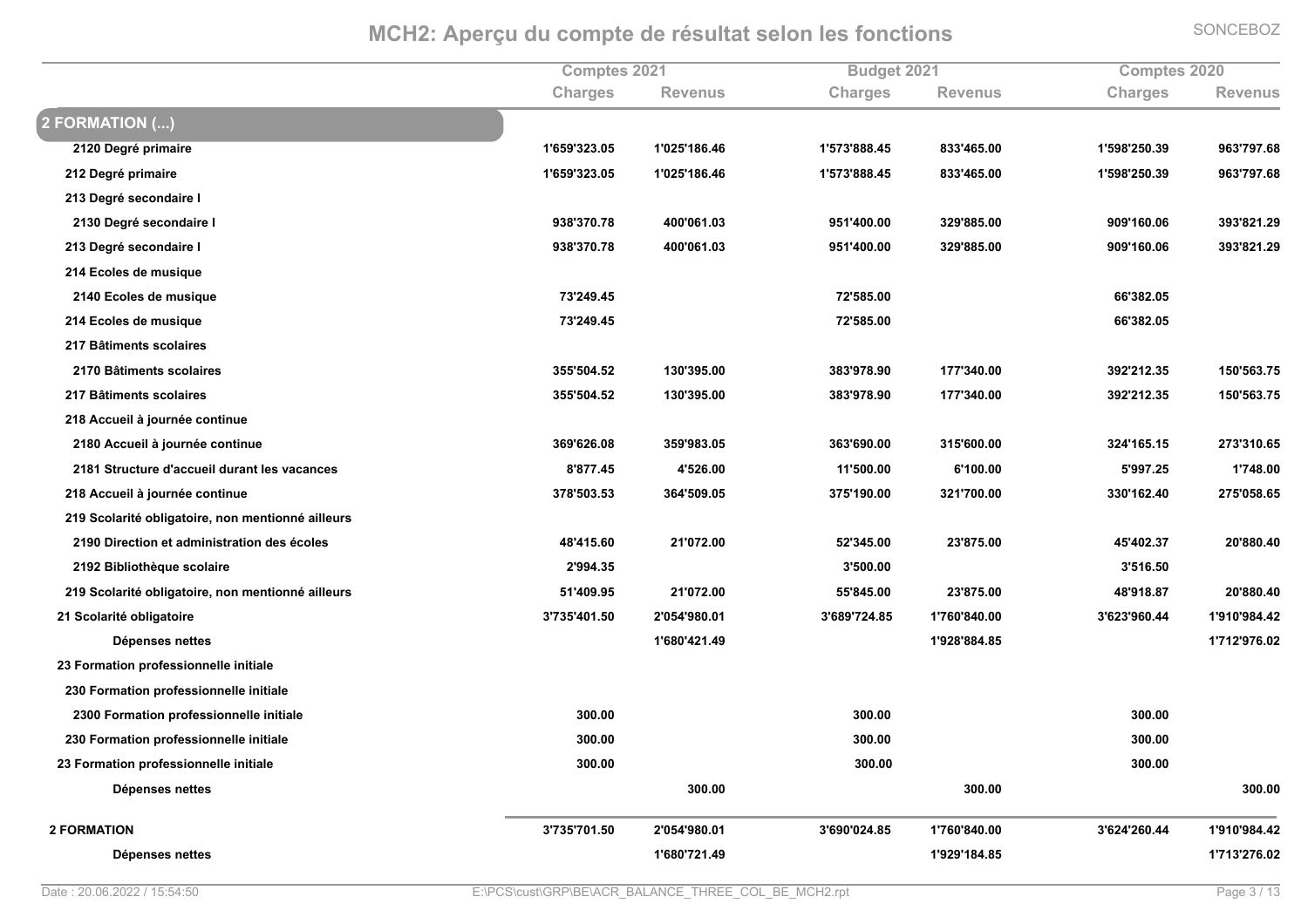**Comptes 2021** Term of the state of the state of the state of the state of the state of the state of the state of the state of the state of the state of the state of the state of the state of the state of the state of the state of the st  $Charles$ **k s Exercise Revenus Exercise Charges Revenus Exercise Charges Exercise Revenus S CULTURE, SPORT ET LOISIRS, ÉGLISES 32 Culture, autres 321 Bibliothèques 3210 Bibliothèques**  $\frac{1}{280.00}$  5<sup>'280.00</sup> 5<sup>'280.00</sup> 5'280.00 5'280.00 5'280.00 **321 Bibliothèques**  $\frac{1}{280.00}$  5<sup>'280.00</sup> 5<sup>'280.00</sup> 5'280.00 5'280.00 5'280.00 5'280.00 5'280.00 **222 Concerts et théâtre 3220 Concerts et théâtre %LJ:::M:: 222 Concerts et théâtre %LJ:::M:: 329 Culture 3290 Culture, autres %RKJOQLMP: %K#JKQ#MKP %L#JNNOM;P 29 Culture 8** & 81.50 & 82° & 82° & 82° & 82° & 82° & 82° & 82° & 82° & 82° & 82° & 82° & 82° & 82° & 82° & 92° & 92° & 92° & 92° & 92° & 92° & 92° & 92° & 92° & 92° & 92° & 92° & 92° & 92° & 92° & 92° & 92° & 92° & 92° & 92° & 92° **32 Culture, autres %P#J#KLMP: %N:JOQ#MKP %LQJ:POM;P** Dépenses nettes **Phono Beam of the Second Second Second Second Second Second Second Second Second Second Second Second Second Second Second Second Second Second Second Second Second Second Second Second Second Second Second Second Second** 33 Médias **332 Mass Media 3320 Mass media**  $\frac{29'370.70}{29'370.70}$  25'639.90 **25'639.90 332 Mass Media %#OJLN:MN: %#QJ:::M:: %#PJKLOMO: 33 Médias**  $\texttt{29'370.70} \quad \texttt{28'000.00} \quad \texttt{28'000.00} \quad \texttt{25'639.90}$ Dépenses nettes  $\texttt{29'370.70} \qquad \qquad \texttt{28'000.00} \qquad \qquad \texttt{29'370.70} \qquad \qquad \texttt{28'000.00} \qquad \qquad \texttt{25'639.90}$ **34 Sports et loisirs 341 Sport 3410 Sport %PRJLKPM:P %;JRO:M:: %PKJ;LPM:: %#J:::M:: %P;JRNKM#: %KL:M:: 341 Sport**  $\textbf{F365.05}$   $\textbf{F4'365.05}$   $\textbf{F54'365.05}$   $\textbf{F6'135.00}$   $\textbf{F6'135.00}$   $\textbf{F6'135.00}$   $\textbf{F6'135.00}$   $\textbf{F6'135.00}$ **242** Loisirs **2420** Loisirs **%##J::#M#: %#JLP:M:: %LPJR::M:: %#J:::M:: %;QJKOLM:P %;JQ::M:: 342 Loisirs %##J::#M#: %#JLP:M:: %LPJR::M:: %#J:::M:: %;QJKOLM:P %;JQ::M:: 34 Sports et loisirs**  $\mathbf{X} = \begin{bmatrix} 2.5 & 3.67 & 2.5 \\ 0.00 & 0.37 & 0.5 \\ 0.00 & 0.37 & 0.5 \end{bmatrix}$  **%**  $\mathbf{X} = \begin{bmatrix} 2.43 & 0.60 \\ 0.00 & 0.50 \\ 0.00 & 0.50 \end{bmatrix}$  ,  $\mathbf{X} = \begin{bmatrix} 2.43 & 0.60 \\ 0.00 & 0.50 \\ 0.00 & 0.50 \end{bmatrix}$ 

**3 CULTURE, SPORT ET LOISIRS, ÉGLISES %;PQJ::;MRP %LJQR:M:: %;O:JP;NMKP %RJ:::M:: %;LLJQKQML: %#JRL:M::**

**Dépenses nettes** 

**Dépenses nettes** 

Date: 20.06.2022 / 15:54:50

**N#JP#NM#P QNJPLPM:: KNJNLOM#P**

**;** s 154'161.45 186'517.65 131'438.30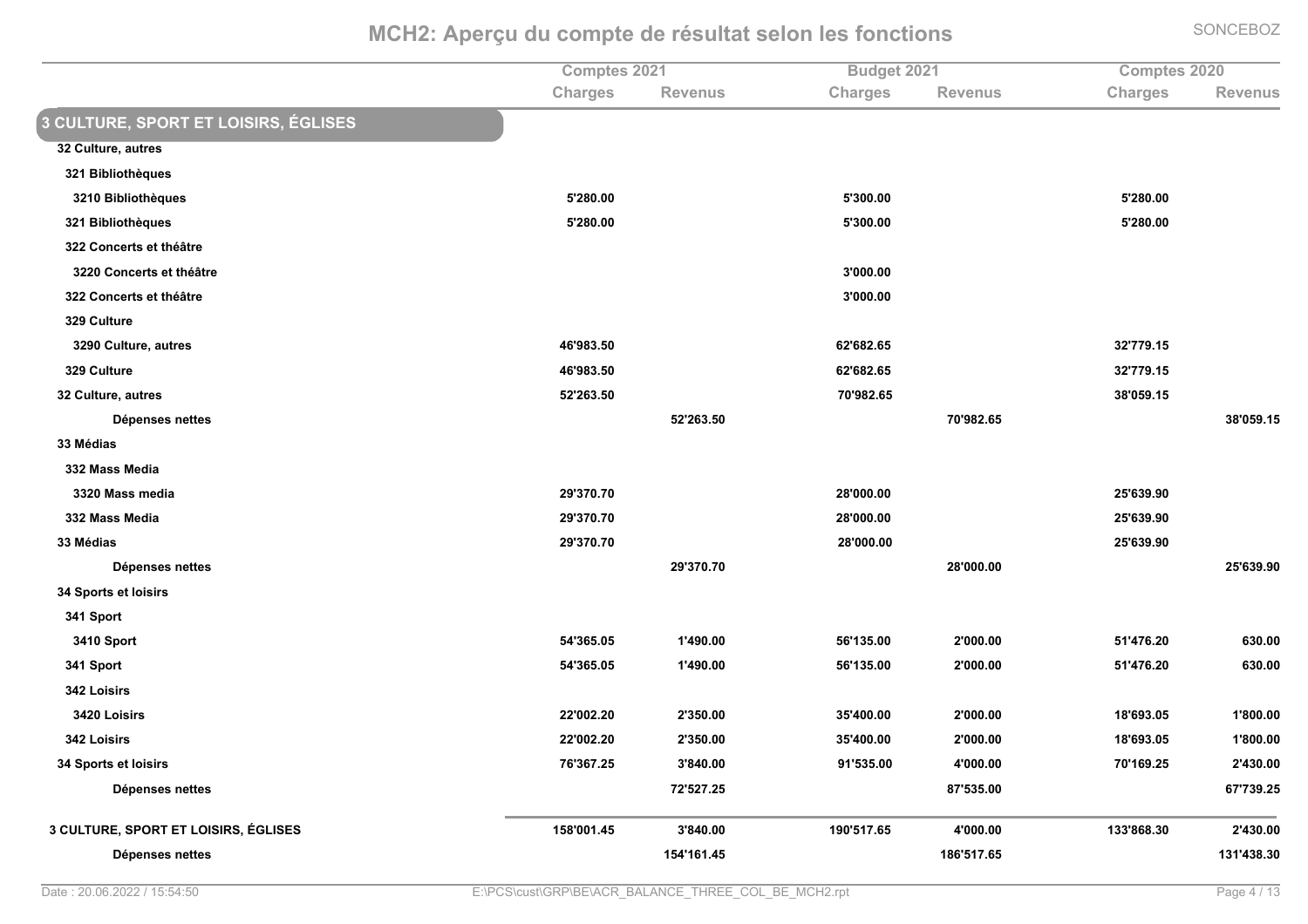|                                               | Comptes 2021   |                | Budget 2021    |          | <b>Comptes 2020</b> |                |
|-----------------------------------------------|----------------|----------------|----------------|----------|---------------------|----------------|
|                                               | <b>Charges</b> | <b>Revenus</b> | <b>Charges</b> | Revenus  | <b>Charges</b>      | <b>Revenus</b> |
| 4 SANTÉ                                       |                |                |                |          |                     |                |
| 42 Soins ambulatoires                         |                |                |                |          |                     |                |
| 422 Services de sauvetage                     |                |                |                |          |                     |                |
| 4220 Services de sauvetage                    | 1'000.00       |                | 1'000.00       |          | 1'000.00            |                |
| 422 Services de sauvetage                     | 1'000.00       |                | 1'000.00       |          | 1'000.00            |                |
| 42 Soins ambulatoires                         | 1'000.00       |                | 1'000.00       |          | 1'000.00            |                |
| Dépenses nettes                               |                | 1'000.00       |                | 1'000.00 |                     | 1'000.00       |
| 43 Prévention de la santé                     |                |                |                |          |                     |                |
| 433 Service médical scolaire                  |                |                |                |          |                     |                |
| 4330 Service médical scolaire                 |                |                | 2'500.00       |          | 3'303.40            |                |
| 4331 Service dentaire scolaire                | 3'886.30       |                | 4'000.00       |          | 3'138.20            |                |
| 433 Service médical scolaire                  | 3'886.30       |                | 6'500.00       |          | 6'441.60            |                |
| 43 Prévention de la santé                     | 3'886.30       |                | 6'500.00       |          | 6'441.60            |                |
| Dépenses nettes                               |                | 3'886.30       |                | 6'500.00 |                     | 6'441.60       |
| 49 Santé publique                             |                |                |                |          |                     |                |
| 490 Santé publique                            |                |                |                |          |                     |                |
| 4900 Santé publique                           |                |                |                |          | 400.00              |                |
| 490 Santé publique                            |                |                |                |          | 400.00              |                |
| 49 Santé publique                             |                |                |                |          | 400.00              |                |
| Dépenses nettes                               |                |                |                |          |                     | 400.00         |
| 4 SANTÉ                                       | 4'886.30       |                | 7'500.00       |          | 7'841.60            |                |
| Dépenses nettes                               |                | 4'886.30       |                | 7'500.00 |                     | 7'841.60       |
| 5 SECURITÉ SOCIALE                            |                |                |                |          |                     |                |
| 53 Vieillesse et survivants                   |                |                |                |          |                     |                |
| 531 Assurance-vieillesse et survivants (AVS)  |                |                |                |          |                     |                |
| 5310 Assurance-vieillesse et survivants (AVS) | 11'685.00      | 3'106.00       | 12'645.00      | 2'000.00 | 11'195.00           | 2'490.00       |
| 531 Assurance-vieillesse et survivants (AVS)  | 11'685.00      | 3'106.00       | 12'645.00      | 2'000.00 | 11'195.00           | 2'490.00       |
| 532 Prestations complémentaires à l'AVS       |                |                |                |          |                     |                |
| 5320 Prestations complémentaires à l'AVS      | 459'902.00     |                | 464'450.00     |          | 444'354.00          |                |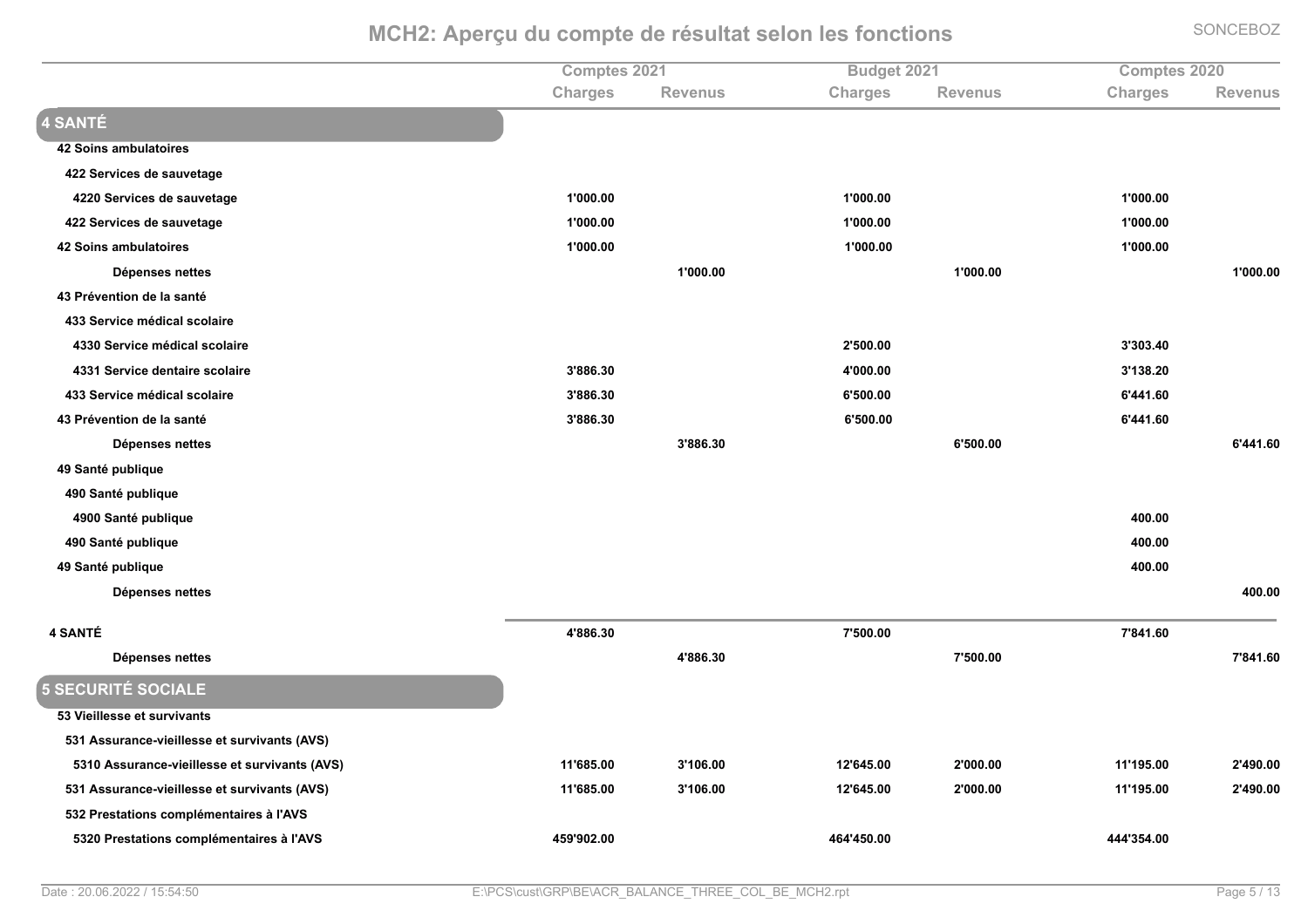Comptes 2021

 $Charles$ **k s Exercise Revenus Exercise Charges Revenus Exercise Charges Exercise Revenus 5 SECURITÉ SOCIALE (...) 532 Prestations complémentaires à l'AVS 8**  $\frac{459'902.00}{459'902.00}$  **464'450.00 120 121 1354.00 533 Prestations aux retraités 5330 Prestations aux retraités %;JQ::M:: %;JQ::M:: %;JK#PM:: 533 Prestations aux retraités %;JQ::M:: %;JQ::M:: %;JK#PM:: 535 Prestations de vieillesse (libellé provisoire) 5350 Prestations de vieillesse %;J#:QMPP %;JP::M:: %;J:OOML:** 535 Prestations de vieillesse (libellé provisoire) **%;J#:QMPP5**  $\frac{1500.00}{1500.00}$  1'099.30 **53 Vieillesse et survivants**  $\mathbf{A} = \mathbf{A} \mathbf{A} \mathbf{B} \mathbf{B} \mathbf{C} \mathbf{C} \mathbf{A} \mathbf{C} \mathbf{D} \mathbf{A} \mathbf{A} \mathbf{C} \mathbf{D} \mathbf{D} \mathbf{A} \mathbf{D} \mathbf{A} \mathbf{D} \mathbf{D} \mathbf{D} \mathbf{D} \mathbf{D} \mathbf{D} \mathbf{D} \mathbf{D} \mathbf{D} \mathbf{D} \mathbf{D} \mathbf{D} \mathbf{D} \mathbf{D} \mathbf{D} \mathbf{D} \mathbf{D} \mathbf{D} \mathbf{$ Dépenses nettes **RN;JRQOMPP RNQJLOPM:: RPPJNQLML: 54 Famille et jeunesse 541 Sans libellé (libellé provoire) 5410 Sans libellé (libellé provisoire)** with the second contract of the second contract of the second contract of the second contract of the second contract of the second contract of the second contract of the second contract of the second contract of the second **8'696.00 8'696.00 8'696.00 541 Sans libellé (libellé provoire)** with the contract of the contract of the contract of the contract of the contract of the contract of the contract of the contract of the contract of the contract of the contract of the contract of the contract of the contr **8'696.00 8'696.00 8'696.00 544 Protection de la jeunesse 5440 Protection de la jeunesse (en général) %;JPPRMP:8**  $\frac{1}{500.00}$  **1'500.00 1'393.00 5444 Animation de jeunesse**  $\texttt{2'200.00} \quad \texttt{2'200.00} \quad \texttt{2'200.00} \quad \texttt{2'200.00}$ **544 Protection de la jeunesse %LJNPRMP: %LJN::M:: %LJPOLM:: 545 Prestations aux familles 5450 Prestations aux familles (en général) %#KOJ#KRMK: %#::JRQNM:Q %#RRJ:::M:: %;L#J:::M:: %OPJPKQMPP %KNJQ;:MQP 5451 Crèches et garderies %PN#JL#PMNQ %R##JNL;MPP %K:OJN#:M:: %RQLJ#::M:: %K#QJ;KNMO: %L#PJNOPMN: 545 Prestations aux familles %QR;JPO:MLQ %K#LJ#;QMKL %QPLJN#:M:: %K;PJ#::M:: %N#LJNLKMRP %LOLJK:KMPP 54 Famille et jeunesse %QPKJL##MQQ %K#LJ#;QMKL %QKNJ#K:M:: %K;PJ#::M:: %NLKJ:#PMRP %LOLJK:KMPP Dépenses nettes**  $233'104.25$  and  $233'104.25$  and  $252'060.00$  and  $252'060.00$  and  $252'060.00$  and  $252'060.00$ **57 Aide sociale et asile 572 Aide matérielle 5720 Aide matérielle légale %;KJOPRMLP %PJ:::M:: %OJN;PMLP 572 Aide matérielle**  $\bf 16'954.35$  **8**  $\bf 16'954.35$  **8**  $\bf 5'000.00$  **8**  $\bf 9'715.35$ **579 Aide sociale 5796 Service social régional 1** 35'222.00 **8**  $\frac{37940.00}{37940.00}$  **8**  $\frac{33016.35}{418.00}$  **418.00** 

**8udget 2021 Comptes 2020**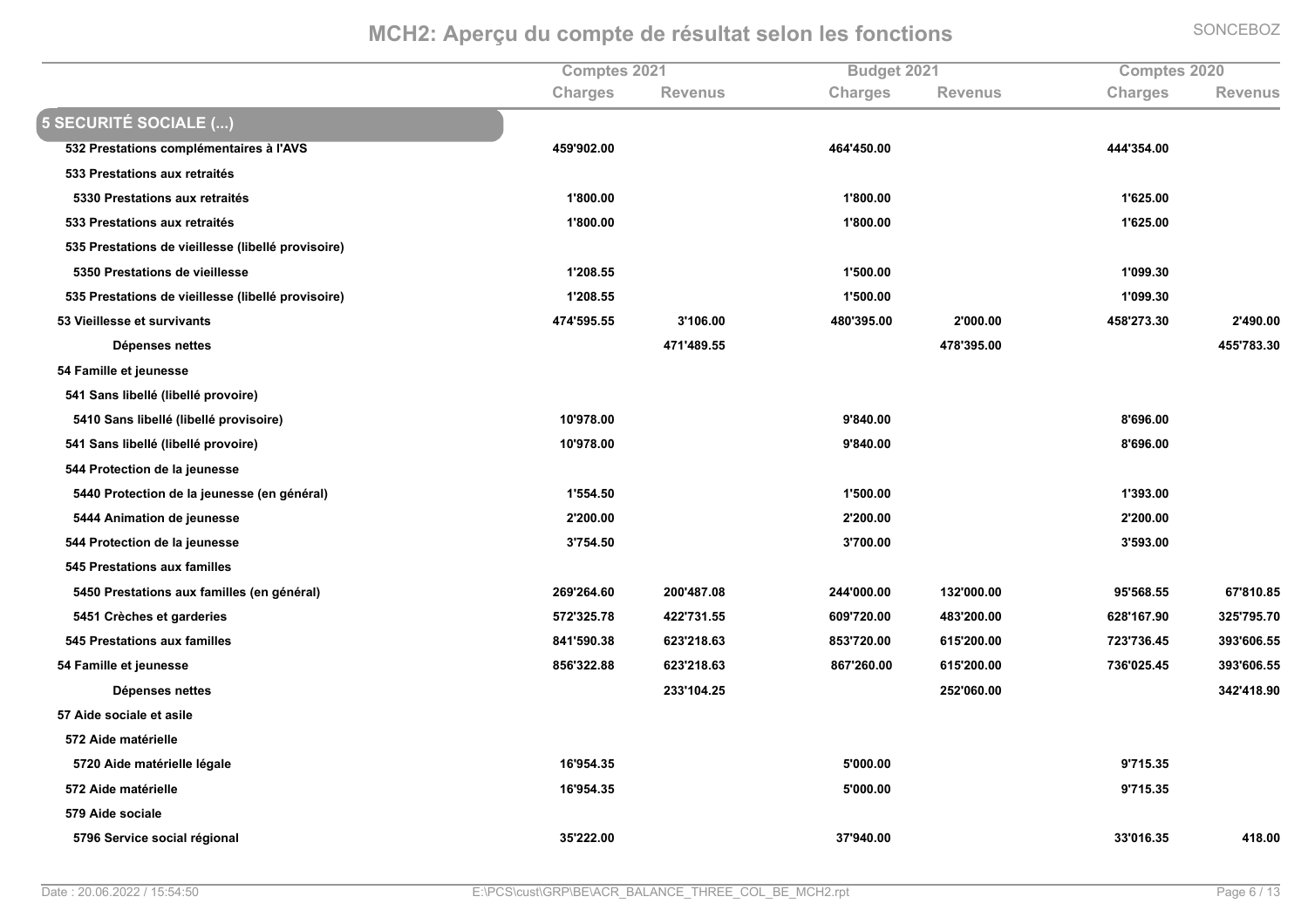|                                               | <b>Comptes 2021</b> |                | Budget 2021  |                | <b>Comptes 2020</b> |                |
|-----------------------------------------------|---------------------|----------------|--------------|----------------|---------------------|----------------|
|                                               | <b>Charges</b>      | <b>Revenus</b> | Charges      | <b>Revenus</b> | Charges             | <b>Revenus</b> |
| 5 SECURITÉ SOCIALE ()                         |                     |                |              |                |                     |                |
| 5799 Aide sociale compensation des charges ?? | 1'004'062.00        |                | 1'108'000.00 |                | 1'008'027.80        | 169'171.00     |
| 579 Aide sociale                              | 1'039'284.00        |                | 1'145'940.00 |                | 1'041'044.15        | 169'589.00     |
| 57 Aide sociale et asile                      | 1'056'238.35        |                | 1'150'940.00 |                | 1'050'759.50        | 169'589.00     |
| Dépenses nettes                               |                     | 1'056'238.35   |              | 1'150'940.00   |                     | 881'170.50     |
| <b>5 SECURITÉ SOCIALE</b>                     | 2'387'156.78        | 626'324.63     | 2'498'595.00 | 617'200.00     | 2'245'058.25        | 565'685.55     |
| Dépenses nettes                               |                     | 1'760'832.15   |              | 1'881'395.00   |                     | 1'679'372.70   |
| <b>6 TRANSPORTS</b>                           |                     |                |              |                |                     |                |
| 61 Circulation routière                       |                     |                |              |                |                     |                |
| 615 Routes communales                         |                     |                |              |                |                     |                |
| 6150 Routes communales                        | 566'649.12          | 96'892.25      | 615'508.32   | 154'720.00     | 556'089.82          | 109'297.95     |
| 6155 Places de stationnement                  | 1'658.25            | 2'400.00       | 1'658.25     | 2'400.00       | 1'658.25            | 2'400.00       |
| 615 Routes communales                         | 568'307.37          | 99'292.25      | 617'166.57   | 157'120.00     | 557'748.07          | 111'697.95     |
| 61 Circulation routière                       | 568'307.37          | 99'292.25      | 617'166.57   | 157'120.00     | 557'748.07          | 111'697.95     |
| Dépenses nettes                               |                     | 469'015.12     |              | 460'046.57     |                     | 446'050.12     |
| 62 Transports publics                         |                     |                |              |                |                     |                |
| 622 Trafic régional                           |                     |                |              |                |                     |                |
| 6220 Trafic régional                          | 3'199.95            | 18'425.50      | 7'000.00     | 5'000.00       | 5'788.90            |                |
| 622 Trafic régional                           | 3'199.95            | 18'425.50      | 7'000.00     | 5'000.00       | 5'788.90            |                |
| 629 Transports publics                        |                     |                |              |                |                     |                |
| 6291 Transports publics, part de la commune   | 181'487.00          |                | 202'925.00   |                | 196'018.00          |                |
| 629 Transports publics                        | 181'487.00          |                | 202'925.00   |                | 196'018.00          |                |
| 62 Transports publics                         | 184'686.95          | 18'425.50      | 209'925.00   | 5'000.00       | 201'806.90          |                |
| Dépenses nettes                               |                     | 166'261.45     |              | 204'925.00     |                     | 201'806.90     |
| <b>6 TRANSPORTS</b>                           | 752'994.32          | 117'717.75     | 827'091.57   | 162'120.00     | 759'554.97          | 111'697.95     |
| Dépenses nettes                               |                     | 635'276.57     |              | 664'971.57     |                     | 647'857.02     |

**TERRITOIRE** 

**71 Alimentation en eau**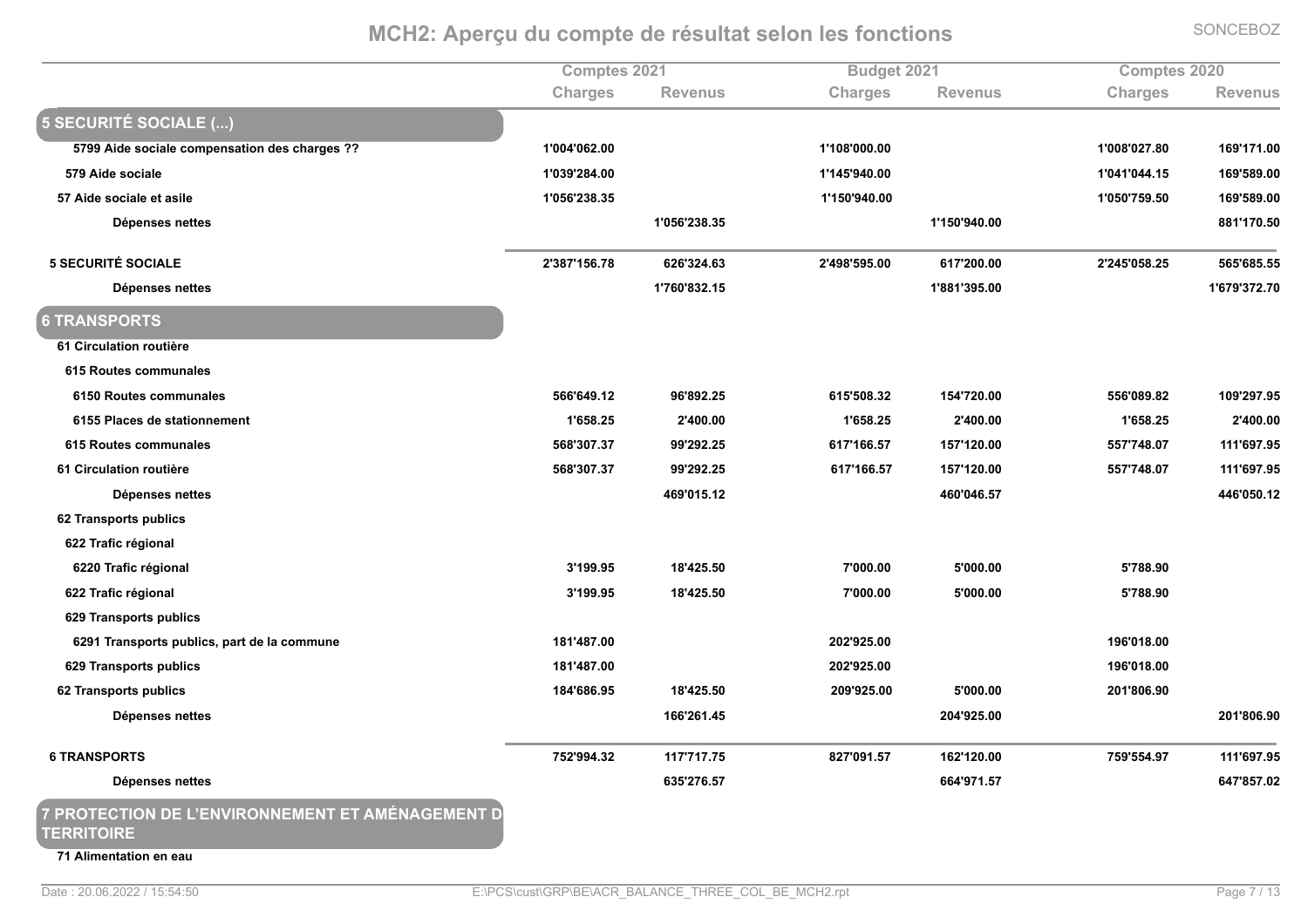Comptes 2021 Term of the state of the state of the state of the state of the state of the state of the state of the state of the state of the state of the state of the state of the state of the state of the state of the state of the st  $Charles$ **k s Exercise Revenus Exercise Charges Revenus Exercise Charges Exercise Revenus T PROTECTION DE L'ENVIRONNEMENT ET AMÉNAGEMENT D' CERRITOIRE 710 Alimentation en eau 7100 Alimentation en eau (en général)**  $9'042.40$ **8**  $\frac{11'001.65}{10'306.95}$  $N$ ://(1) Alimentation en eau [entreprise communale]  $382'663.70$   $382'663.70$   $382'663.70$   $413'689.85$   $413'689.85$   $399'596.75$   $399'596.75$ **710 Alimentation en eau**  $\textbf{391'706.10} \quad \textbf{382'663.70} \quad \textbf{424'691.50} \quad \textbf{413'689.85} \quad \textbf{409'903.70} \quad \textbf{399'596.75}$ **71 Alimentation en eau %LO;JN:KM;: %LQ#JKKLMN: %R#RJKO;MP: %R;LJKQOMQP %R:OJO:LMN: %LOOJPOKMNP Dépenses nettes OJ:R#MR: ;;J::;MKP ;:JL:KMOP 72 Traitement des eaux usées 720 Traitement des eaux usées**  $N=7201$  Traitement des eaux usées [entreprise communale]  $466'985.04$   $466'985.04$   $466'985.04$   $509'804.15$   $509'804.15$   $490'426.10$   $490'426.10$ **720 Traitement des eaux usées %RKKJOQPM:R %RKKJOQPM:R %P:OJQ:RM;P %P:OJQ:RM;P %RO:JR#KM;: %RO:JR#KM;: 72 Traitement des eaux usées**  $\mathbf{A} = \mathbf{A} \mathbf{B} = \mathbf{B} \mathbf{B} = \mathbf{B} \mathbf{B} \mathbf{C} \mathbf{C} \mathbf{D} \mathbf{A}$  and  $\mathbf{A} \mathbf{B} = \mathbf{B} \mathbf{B} \mathbf{C} \mathbf{D} \mathbf{A} \mathbf{D} \mathbf{A} \mathbf{D} \mathbf{A}$  and  $\mathbf{A} \mathbf{B} = \mathbf{B} \mathbf{B} \mathbf{D} \mathbf{A} \mathbf{D} \mathbf{A} \mathbf{D} \mathbf{A}$  and  $\mathbf$ **73 Gestion des déchets 730 Gestion des déchets**  $N=7301$  Gestion des déchets [entreprise communale]  $270'986.75$   $270'986.75$   $249'620.00$   $249'620.00$   $249'620.00$   $259'392.70$   $259'392.70$ **730 Gestion des déchets %#N:JOQKMNP %#N:JOQKMNP %#ROJK#:M:: %#ROJK#:M:: %#POJLO#MN: %#POJLO#MN: 73 Gestion des déchets %#N:JOQKMNP %#N:JOQKMNP %#ROJK#:M:: %#ROJK#:M:: %#POJLO#MN: %#POJLO#MN: 74 Aménagements 741 Corrections de cours d'eau 7410 Corrections de cours d'eau %;KJRRNMPP %ROJ:QKMLP %;QJ:PRMO: 741 Corrections de cours d'eau %;KJRRNMPP %ROJ:QKMLP %;QJ:PRMO: 745 Dangers naturels 7450 Dangers naturels 8**  $\frac{12'027.00}{12'027.00}$ **745 Dangers naturels %;Q#JKKQMOP %#RJO:LM:: %RJP::M:: %;#J:#NM:: 74 Aménagements %;OOJ;;KMP: %#RJO:LM:: %PLJPQKMLP %;QJ:PRMO: %;#J:#NM:: Dépenses nettes ;NRJ#;LMP: PLJPQKMLP KJ:#NMO: 76 Lutte contre la pollution de l'environnement 769 Lutte contre la pollution de l'environnement 7690 Lutte contre la pollution de l'environnement** 976.00 **%OQRM:: 769 Lutte contre la pollution de l'environnement t** 976.00 **%OQRM::**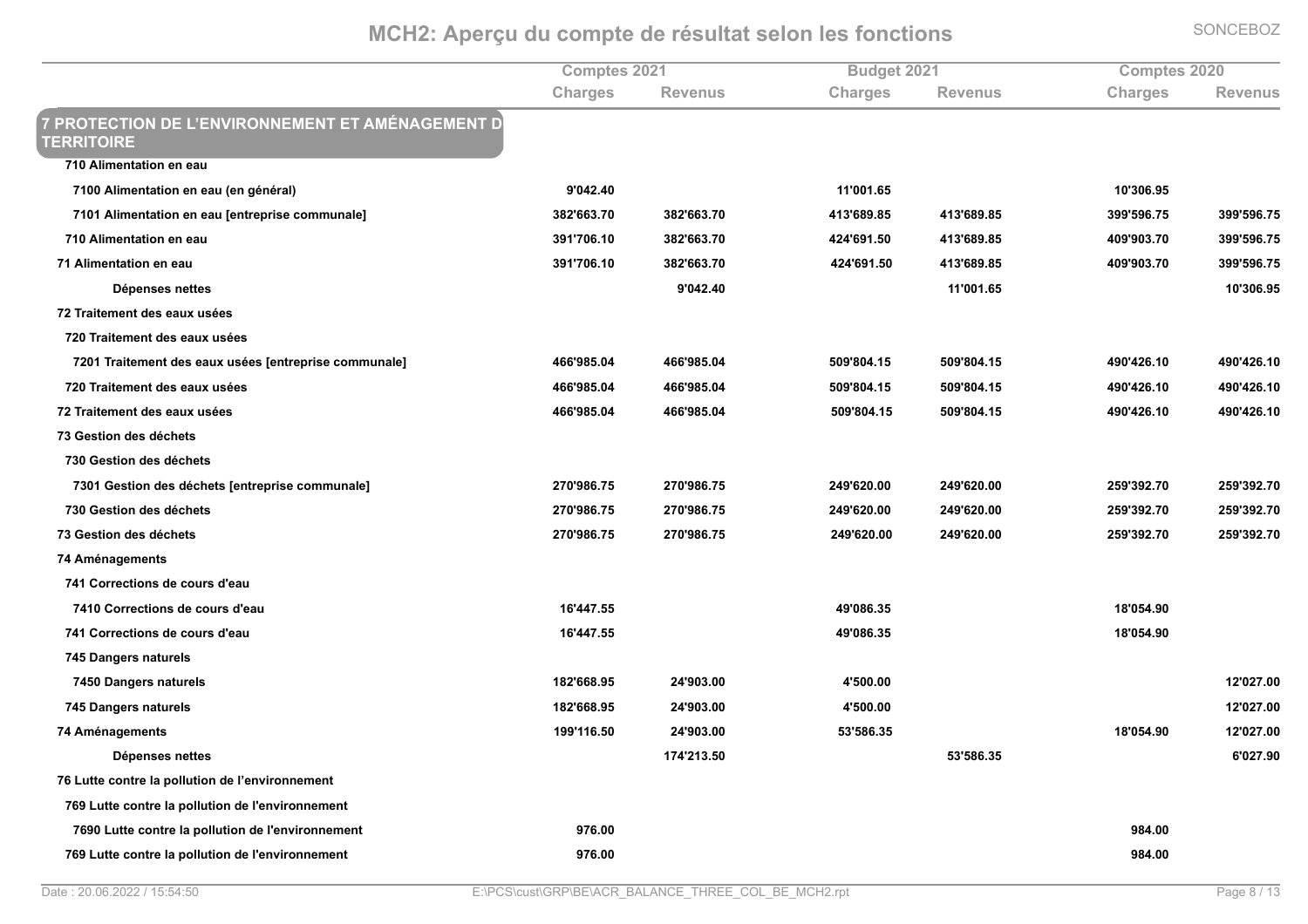Comptes 2021 Term of the state of the state of the state of the state of the Sudget 2021<br> **84:41 Revenus Character Scharacter Scharacter Scharacter Scharacter Scharacter Scharacter Scharacter School**<br> **84:42:42:42 Character Scharacter**  $Charles$ **k s Exercise Revenus Exercise Charges Revenus Exercise Charges Exercise Revenus 7 PROTECTION DE L'ENVIRONNEMENT ET AMÉNAGEMENT D CHANDIRE** (...) **76 Lutte contre la pollution de l'environnement t** 976.00 **%OQRM:: Dépenses nettes ONKM:: OQRM:: 77 Protection de l'environnement, autres 771 Cimetières, crématoires 7710 Cimetières, crématoires %#QJ;KPMPR %#JN::M:: %#LJKRKMNP %#JP::M:: %;PJLQ:MNP %PJ;::M:: 771 Cimetières, crématoires %#QJ;KPMPR %#JN::M:: %#LJKRKMNP %#JP::M:: %;PJLQ:MNP %PJ;::M:: 779 Protection de l'environnement 7792 Toilettes pour chiens %;JNQ;M;P %RJ:::M:: %LJQ:QMR: 779 Protection de l'environnement t** 1781.15  $4'000.00$  3'808.40 **77 Protection de l'environnement, autres %#OJORKMKO %#JN::M:: %#NJKRKMNP %#JP::M:: %;OJ;QOM;P %PJ;::M:: Dépenses nettes #NJ#RKMKO #PJ;RKMNP ;RJ:QOM;P 79 Organisation du territoire 790 Organisation du territoire 7900 Organisation du territoire (en général) b**  $\sim$  0.00 **950.00** 0 **8 18'500.00 18'500.00 18'500.00 7906 Groupes régionaux d'aménagement t** and the contract of the contract of the contract of the contract of the contract of the contract of the contract of the contract of the contract of the contract of the contract of the contract of the contract of the co **7907 Conférences régionales**  $\frac{4'880.00}{4'920.00}$  and  $\frac{4'900.00}{4'900.00}$  and  $\frac{4'900.00}{4'920.00}$ **790 Organisation du territoire %PJQL:M:: %#PJP::M:: %NJP#:M:: 79 Organisation du territoire %PJQL:M:: %#PJP::M:: %NJP#:M:: Dépenses nettes** estand the state of the state of the state of the state of the state of the state of the state of the state of t<br>Physical contract the state of the state of the state of the state of the state of the state of the state of **7 PROTECTION DE L'ENVIRONNEMENT ET AMÉNAGEMENT DU TERRITOIRE %;JLKPJPRNM:Q %;J;RQJ#LQMRO %;J#O:JQRQMNP %;J;NPJK;RM:: %;J#:PJRN:MPP %;J;KKJPR#MPP Dépenses nettes**  $\texttt{x} = \frac{1}{2}$  and  $\texttt{y} = \frac{1}{2}$  and  $\texttt{z} = \frac{1}{2}$  and  $\texttt{z} = \frac{1}{2}$  and  $\texttt{z} = \frac{1}{2}$  and  $\texttt{z} = \frac{1}{2}$  and  $\texttt{z} = \frac{1}{2}$  and  $\texttt{z} = \frac{1}{2}$  and  $\texttt{z} = \frac{1}{2}$  and  $\texttt{z} = \frac{1}{2}$  and  $\texttt{z} = \frac{1}{$ **8 ÉCONOMIE PUBLIQUE 81 Agriculture** 811 Administration, exécution et contrôle 8110 Administration, exécution et contrôle **%;J#KNMP: %#J:::M:: %;J:L;M#:** 811 Administration, exécution et contrôle **%;J#KNMP: %#J:::M:: %;J:L;M#: 81 Agriculture %;J#KNMP: %#J:::M:: %;J:L;M#: Dépenses nettes ;J#KNMP: #J:::M:: ;J:L;M#:**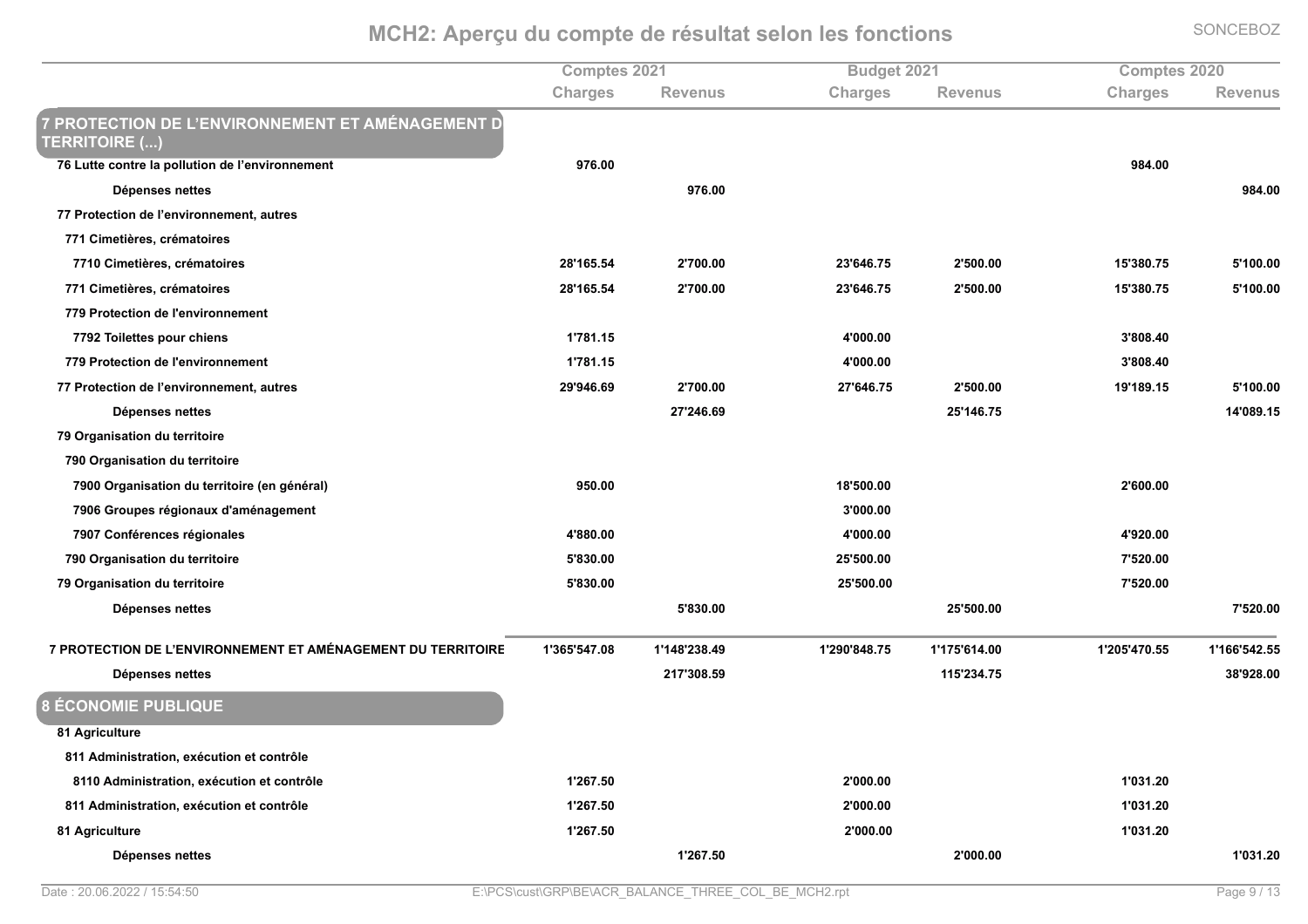|                                                 | Comptes 2021   |                | Budget 2021    |                | <b>Comptes 2020</b> |                |
|-------------------------------------------------|----------------|----------------|----------------|----------------|---------------------|----------------|
|                                                 | <b>Charges</b> | <b>Revenus</b> | <b>Charges</b> | <b>Revenus</b> | <b>Charges</b>      | <b>Revenus</b> |
| 8 ÉCONOMIE PUBLIQUE ()                          |                |                |                |                |                     |                |
| 84 Tourisme                                     |                |                |                |                |                     |                |
| 840 Tourisme                                    |                |                |                |                |                     |                |
| 8400 Tourisme                                   | 391.50         | 1'305.00       | 1'000.00       | 3'000.00       | 778.50              | 2'335.50       |
| 8401 Commission d'embellissement et d'animation | 3'035.65       | 324.00         | 32'370.00      | 26'600.00      | 273.60              |                |
| 8406 Tourisme régional                          | 14'640.00      |                | 14'600.00      |                | 14'760.00           |                |
| 840 Tourisme                                    | 18'067.15      | 1'629.00       | 47'970.00      | 29'600.00      | 15'812.10           | 2'335.50       |
| 84 Tourisme                                     | 18'067.15      | 1'629.00       | 47'970.00      | 29'600.00      | 15'812.10           | 2'335.50       |
| Dépenses nettes                                 |                | 16'438.15      |                | 18'370.00      |                     | 13'476.60      |
| 85 Industrie, artisanat et commerce             |                |                |                |                |                     |                |
| 850 Industrie, artisanat et commerce            |                |                |                |                |                     |                |
| 8506 Promotion économique régionale             | 2'928.00       |                | 2'950.00       |                | 2'952.00            |                |
| 850 Industrie, artisanat et commerce            | 2'928.00       |                | 2'950.00       |                | 2'952.00            |                |
| 85 Industrie, artisanat et commerce             | 2'928.00       |                | 2'950.00       |                | 2'952.00            |                |
| Dépenses nettes                                 |                | 2'928.00       |                | 2'950.00       |                     | 2'952.00       |
| 86 Banques                                      |                |                |                |                |                     |                |
| 860 Banques                                     |                |                |                |                |                     |                |
| 8600 Banques                                    |                | 30'125.30      |                | 25'000.00      |                     | 26'651.50      |
| 860 Banques                                     |                | 30'125.30      |                | 25'000.00      |                     | 26'651.50      |
| 86 Banques                                      |                | 30'125.30      |                | 25'000.00      |                     | 26'651.50      |
| <b>Recettes nettes</b>                          | 30'125.30      |                | 25'000.00      |                | 26'651.50           |                |
| 87 Combustibles et énergie                      |                |                |                |                |                     |                |
| 871 Electricité                                 |                |                |                |                |                     |                |
| 8710 Electricité (en général)                   |                | 71'266.00      |                | 65'000.00      |                     | 65'936.00      |
| 871 Electricité                                 |                | 71'266.00      |                | 65'000.00      |                     | 65'936.00      |
| 87 Combustibles et énergie                      |                | 71'266.00      |                | 65'000.00      |                     | 65'936.00      |
| <b>Recettes nettes</b>                          | 71'266.00      |                | 65'000.00      |                | 65'936.00           |                |
| 8 ÉCONOMIE PUBLIQUE                             | 22'262.65      | 103'020.30     | 52'920.00      | 119'600.00     | 19'795.30           | 94'923.00      |
| <b>Recettes nettes</b>                          | 80'757.65      |                | 66'680.00      |                | 75'127.70           |                |
| <b>9 FINANCES ET IMPÔTS</b>                     |                |                |                |                |                     |                |

Date: 20.06.2022 / 15:54:50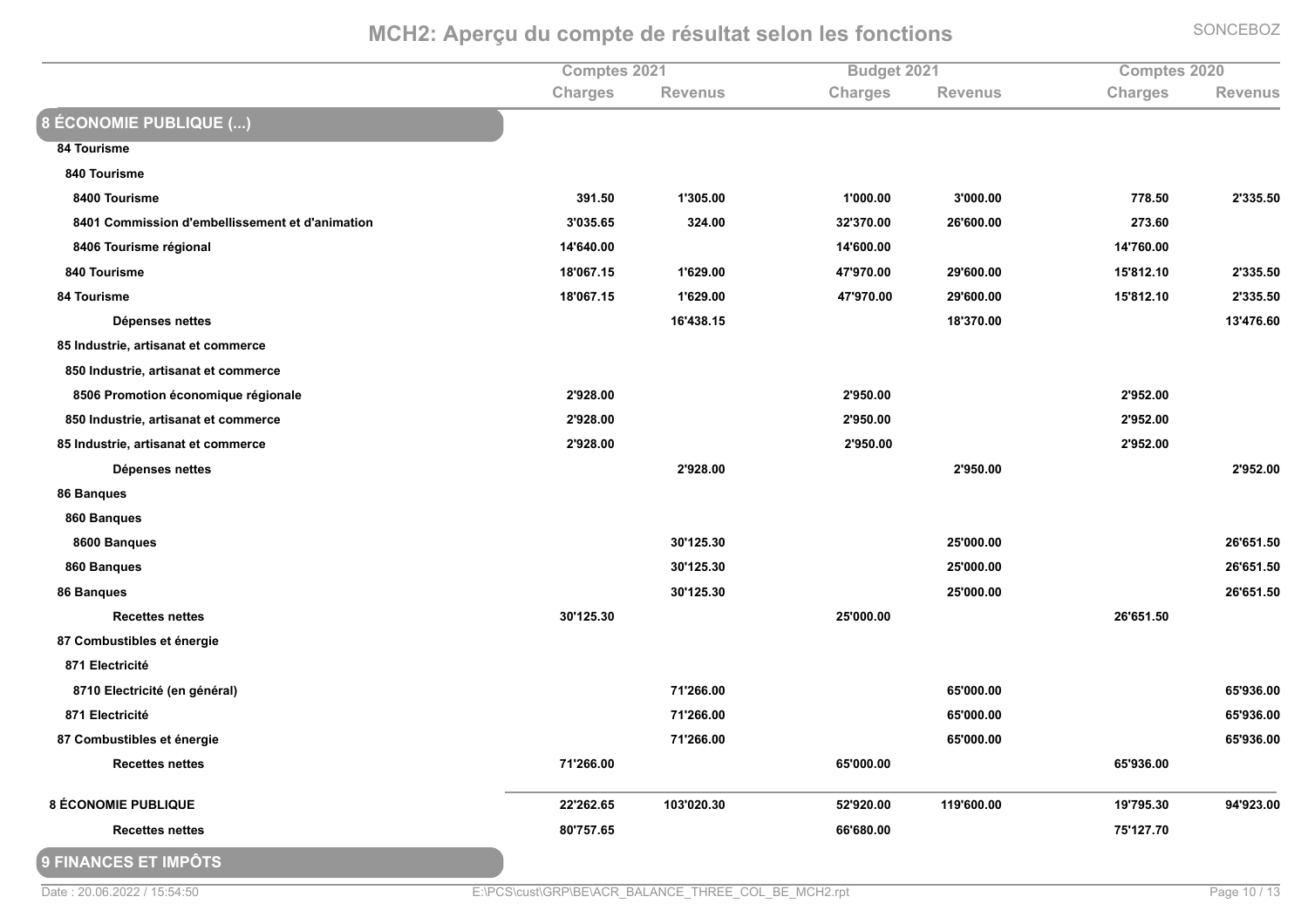|                                                         | <b>Comptes 2021</b> |                |                | Budget 2021    |                | <b>Comptes 2020</b> |  |
|---------------------------------------------------------|---------------------|----------------|----------------|----------------|----------------|---------------------|--|
|                                                         | Charges             | <b>Revenus</b> | <b>Charges</b> | <b>Revenus</b> | <b>Charges</b> | <b>Revenus</b>      |  |
| <b>9 FINANCES ET IMPÔTS</b>                             |                     |                |                |                |                |                     |  |
| 91 Impôts                                               |                     |                |                |                |                |                     |  |
| 910 Impôts                                              |                     |                |                |                |                |                     |  |
| 9100 Impôts communaux généraux                          | 1'275'103.80        | 7'206'464.45   | 270'500.00     | 5'736'000.00   | 1'032'870.24   | 6'113'913.45        |  |
| 9101 Impôts spéciaux                                    | 2'394.10            | 144'789.30     | 1'000.00       | 75'000.00      | 1'035.90       | 323'167.75          |  |
| 9102 Taxes immobilières                                 | 334.85              | 325'013.80     | 500.00         | 325'000.00     | 189.19         | 327'365.60          |  |
| 9103 Taxes des chiens                                   | 100.00              | 7'250.00       | 200.00         | 7'000.00       | 50.00          | 6'750.00            |  |
| 910 Impôts                                              | 1'277'932.75        | 7'683'517.55   | 272'200.00     | 6'143'000.00   | 1'034'145.33   | 6'771'196.80        |  |
| 91 Impôts                                               | 1'277'932.75        | 7'683'517.55   | 272'200.00     | 6'143'000.00   | 1'034'145.33   | 6'771'196.80        |  |
| <b>Recettes nettes</b>                                  | 6'405'584.80        |                | 5'870'800.00   |                | 5'737'051.47   |                     |  |
| 93 Péréquation financière et compensation des charges   |                     |                |                |                |                |                     |  |
| 930 Péréquation financière et compensation des charges  |                     |                |                |                |                |                     |  |
| 9300 Péréquation financière et compensation des charges | 555'191.00          | 49'585.00      | 562'310.00     | 44'720.00      | 645'290.00     | 44'752.00           |  |
| 930 Péréquation financière et compensation des charges  | 555'191.00          | 49'585.00      | 562'310.00     | 44'720.00      | 645'290.00     | 44'752.00           |  |
| 93 Péréquation financière et compensation des charges   | 555'191.00          | 49'585.00      | 562'310.00     | 44'720.00      | 645'290.00     | 44'752.00           |  |
| Dépenses nettes                                         |                     | 505'606.00     |                | 517'590.00     |                | 600'538.00          |  |
| 95 Quotes-parts, autres                                 |                     |                |                |                |                |                     |  |
| 950 Quotes-parts, autres                                |                     |                |                |                |                |                     |  |
| 9500 Quotes-parts, autres                               | 7'509.20            | 167'524.70     |                | 100'000.00     |                | 115'014.00          |  |
| 950 Quotes-parts, autres                                | 7'509.20            | 167'524.70     |                | 100'000.00     |                | 115'014.00          |  |
| 95 Quotes-parts, autres                                 | 7'509.20            | 167'524.70     |                | 100'000.00     |                | 115'014.00          |  |
| <b>Recettes nettes</b>                                  | 160'015.50          |                | 100'000.00     |                | 115'014.00     |                     |  |
| 96 Administration de la fortune et de la dette          |                     |                |                |                |                |                     |  |
| 961 Intérêts                                            |                     |                |                |                |                |                     |  |
| 9610 Intérêts                                           | 42'627.68           | 30'662.85      | 54'595.00      | 52'720.00      | 59'361.05      | 46'338.70           |  |
| 961 Intérêts                                            | 42'627.68           | 30'662.85      | 54'595.00      | 52'720.00      | 59'361.05      | 46'338.70           |  |
| 969 Patrimoine financier                                |                     |                |                |                |                |                     |  |
| 9690 Patrimoine financier                               | 254.05              |                |                |                | 63.00          |                     |  |
| 969 Patrimoine financier                                | 254.05              |                |                |                | 63.00          |                     |  |
|                                                         |                     |                |                |                |                |                     |  |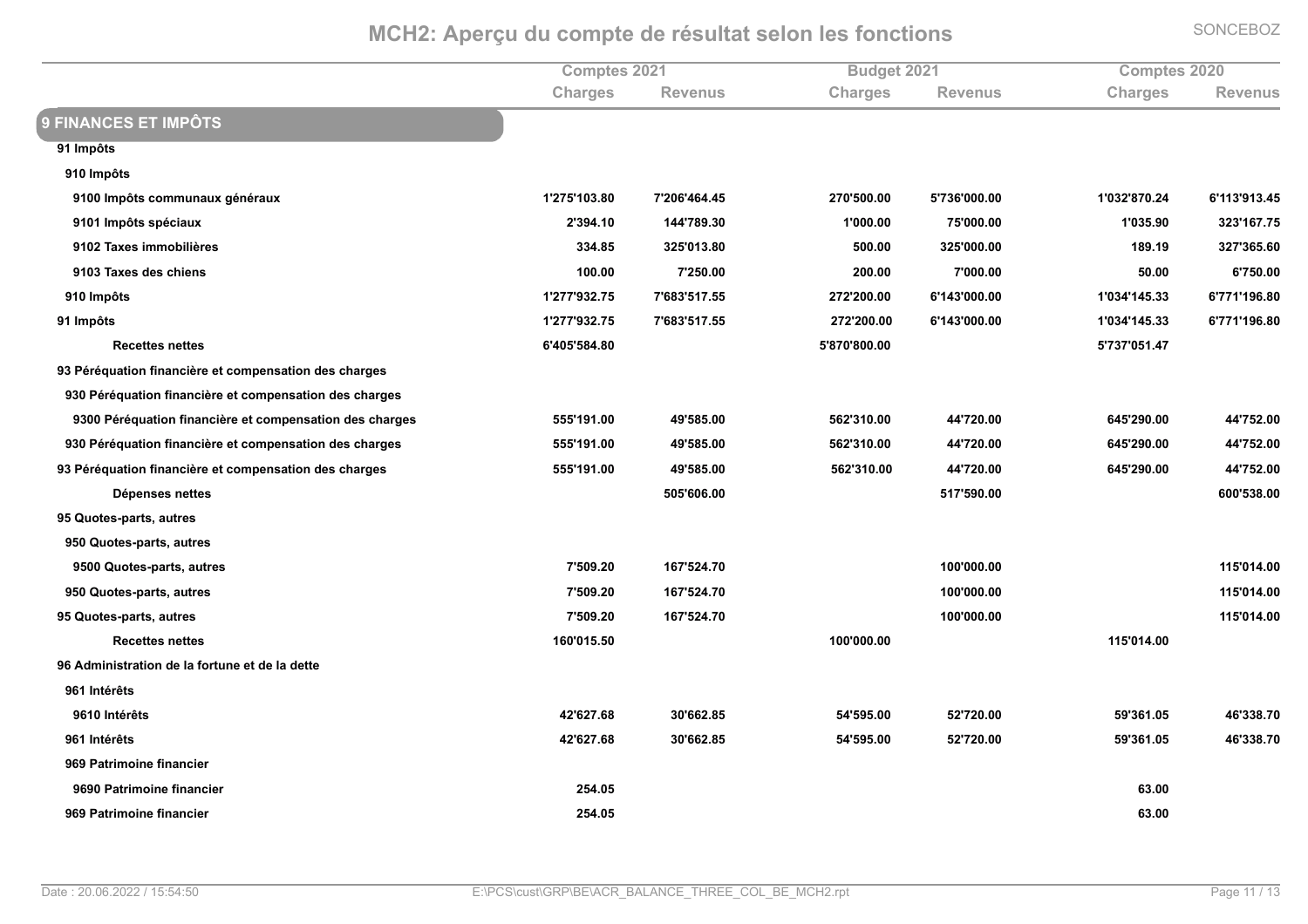|                                                |              | <b>Comptes 2021</b> |                | Budget 2021    |                | Comptes 2020   |  |
|------------------------------------------------|--------------|---------------------|----------------|----------------|----------------|----------------|--|
|                                                | Charges      | Revenus             | <b>Charges</b> | <b>Revenus</b> | <b>Charges</b> | <b>Revenus</b> |  |
| 9 FINANCES ET IMPÔTS ()                        |              |                     |                |                |                |                |  |
| 96 Administration de la fortune et de la dette | 42'881.73    | 30'662.85           | 54'595.00      | 52'720.00      | 59'424.05      | 46'338.70      |  |
| Dépenses nettes                                |              | 12'218.88           |                | 1'875.00       |                | 13'085.35      |  |
| 97 Subventions - CO2                           |              |                     |                |                |                |                |  |
| 971 Subventions - CO2                          |              |                     |                |                |                |                |  |
| 9710 Subvention - CO2                          |              | 403.35              |                | 1'500.00       |                | 698.80         |  |
| 971 Subventions - CO2                          |              | 403.35              |                | 1'500.00       |                | 698.80         |  |
| 97 Subventions - CO2                           |              | 403.35              |                | 1'500.00       |                | 698.80         |  |
| <b>Recettes nettes</b>                         | 403.35       |                     | 1'500.00       |                | 698.80         |                |  |
| 99 Postes non répartis                         |              |                     |                |                |                |                |  |
| 990 Postes non répartis                        |              |                     |                |                |                |                |  |
| 9900 Postes non répartis                       | 112.41       |                     |                |                |                |                |  |
| 9901 Amortissement du PA existant              | 239'128.45   |                     | 234'798.35     |                | 239'128.45     |                |  |
| 990 Postes non répartis                        | 239'240.86   |                     | 234'798.35     |                | 239'128.45     |                |  |
| 999 Clôture                                    |              |                     |                |                |                |                |  |
| 9990 Clôture                                   |              |                     |                | 305'971.72     | 123'404.51     |                |  |
| 999 Clôture                                    |              |                     |                | 305'971.72     | 123'404.51     |                |  |
| 99 Postes non répartis                         | 239'240.86   |                     | 234'798.35     | 305'971.72     | 362'532.96     |                |  |
| Dépenses nettes                                |              | 239'240.86          | 71'173.37      |                |                | 362'532.96     |  |
| 9 FINANCES ET IMPÔTS                           | 2'122'755.54 | 7'931'693.45        | 1'123'903.35   | 6'647'911.72   | 2'101'392.34   | 6'978'000.30   |  |
| <b>Recettes nettes</b>                         | 5'808'937.91 |                     | 5'524'008.37   |                | 4'876'607.96   |                |  |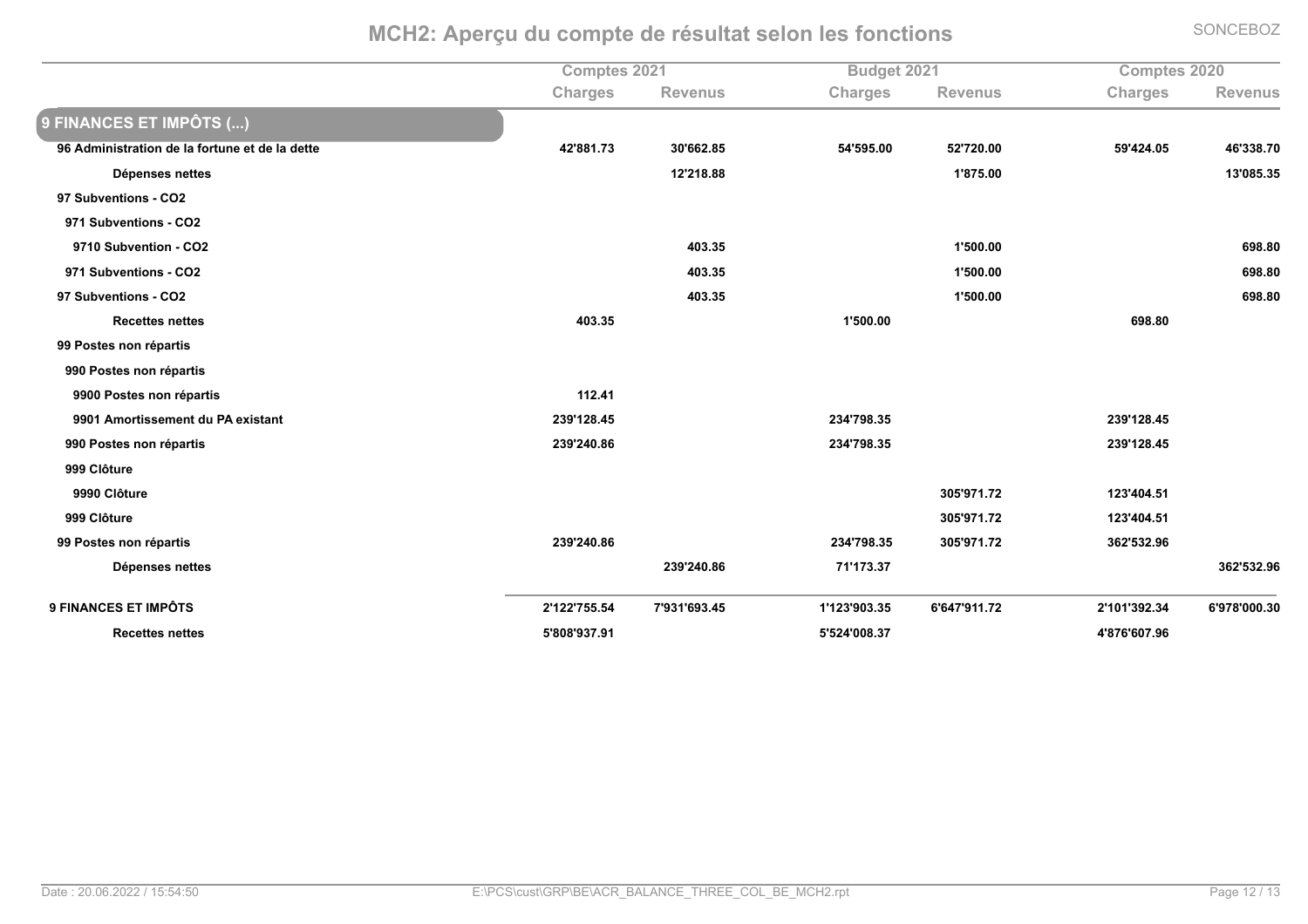**Comptes 2021** Term of the state of the state of the state of the state of the state of the state of the state of the state of the state of the state of the state of the state of the state of the state of the state of the state of the st  $Charles$ **k s Exercise Revenus Exercise Charges Revenus Exercise Charges Exercise Revenus Récapitulation** 0 ADMINISTRATION GÉNÉRALE **;JK:KJKRPMKL ;QNJROPMPP OLNJ;#QMR: ;ORJKO:M:: O;KJ:RPML# #ROJ#;PM::** Dépenses nettes **f** the contract of the contract of the contract of the contract of the contract of the contract of the contract of the contract of the contract of the contract of the contract of the contract of the contract of the contra **NR#JRLQMR: KKKJQL:ML#** *1 ORDRE ET SÉCURITÉ PUBLICS, DÉFENSE*  **RNQJQ;OMPQ RK;JRK:MKP RNRJPPNMLP R;;J;;;M#: RPLJ#L:MLP LQNJ:LQMKP** Dépenses nettes  $\sim$  **17'358.93 K K**<sub>2</sub> **K**<sub>3</sub> **K**<sub>3</sub> **K**<sub>3</sub> **K**<sub>3</sub> **K**<sub>3</sub> **K**<sub>3</sub> **K**<sub>3</sub> **C**<sub>3</sub> **K**<sub>3</sub> **C**<sub>3</sub> **C**<sub>3</sub> **C**<sub>3</sub> **C**<sub>3</sub> **C**<sub>3</sub> **C**<sub>3</sub> **C**<sub>3</sub> **C**<sub>3</sub> **C**<sub>3</sub> **C**<sub>3</sub> **C**<sub>3</sub> **C**<sub>3</sub> **C**<sub>3</sub> **C**<sub>3</sub> **C**<sub>3</sub> **C**<sub>3</sub> **C**<sub>3</sub> **C**<sub>3</sub> **C**<sub>3</sub> **C**<sub>3</sub> **C**<sub>3</sub> **2 FORMATION LJNLPJN:;MP: #J:PRJOQ:M:; LJKO:J:#RMQP ;JNK:JQR:M:: LJK#RJ#K:MRR ;JO;:JOQRMR#** Dépenses nettes **i**s the control of the control of the control of the control of the control of the control of the control of the control of the control of the control of the control of the control of the control of the control of the con **;JO#OJ;QRMQP ;JN;LJ#NKM:# 3 CULTURE, SPORT ET LOISIRS, ÉGLISES ;PQJ::;MRP LJQR:M:: ;O:JP;NMKP RJ:::M:: ;LLJQKQML: #JRL:M::** Dépenses nettes **i**s the contract of the contract of the contract of the contract of the contract of the contract of the contract of the contract of the contract of the contract of the contract of the contract of the contract of the contr **;QKJP;NMKP ;L;JRLQML:** *A SANTÉ*  **RJQQKML: NJP::M:: NJQR;MK:** Dépenses nettes  $\sim$  **R**  $\sim$  **R**  $\sim$  **R**  $\sim$  **R**  $\sim$  **R**  $\sim$  **R**  $\sim$  **R**  $\sim$  **R**  $\sim$  **886.30** 0 7'500.00 7'500.00 7'841.60 **5 SECURITÉ SOCIALE**  $2'387'156.78$  626'324.63  $2'498'595.00$  617'200.00  $2'45'058.25$  565'685.55 Dépenses nettes **i**s and the contract of the contract of the contract of the contract of the contract of the contract of the contract of the contract of the contract of the contract of the contract of the contract of the contract of the c **;JQQ;JLOPM:: ;JKNOJLN#MN: 6 TRANSPORTS**  $\textbf{X} = \begin{bmatrix} 2.884 & 5.216 & 2.816 \\ 7.52 & 994.32 & 117 \\ 7.71 & 7.75 & 82 \\ 82 & 7.59 & 162 \\ 10 & 1.57 & 162 \\ 1.67 & 1.697 & 1.816 \\ 1.67 & 1.697 & 1.816 \\ 1.67 & 1.697 & 1.816 \\ 1.67 & 1.697 & 1.816 \\ 1.67 & 1.697 & 1.816 \\ 1.69 & 1.697 & 1.816 \\ 1$ Dépenses nettes **K K KLP KLP KLP KLP KLP KLP KLP KLP KLP KLP KLP KLP KLP KLP KLP KLP KLP KLP KLP KLP KLP KLP KLP KLP KLP KLP KLP KLP KLP KLP KLP KLP KLP KLP KLP KL KKRJON;MPN KRNJQPNM:# N%V=DCH!C@DA%?H%GdHAa@=DAAH HAC%HC%& FA&EH HAC%?U%CH==@CD@=H ;JLKPJPRNM:Q ;J;RQJ#LQMRO ;J#O:JQRQMNP ;J;NPJK;RM:: ;J#:PJRN:MPP ;J;KKJPR#MPP** Dépenses nettes **#;NJL:QMPO ;;PJ#LRMNP LQJO#QM:: 8 ÉCONOMIE PUBLIQUE ##J#K#MKP ;:LJ:#:ML: P#JO#:M:: ;;OJK::M:: ;OJNOPML: ORJO#LM::** Recettes nettes  $\sim$  80'757.65 **K**  $66'680.00$  **175'127.70 9 FINANCES ET IMPÔTS #J;##JNPPMPR NJOL;JKOLMRP ;J;#LJO:LMLP KJKRNJO;;MN# #J;:;JLO#MLR KJONQJ:::ML:** Recettes nettes **PJQ:QJOLNMO;P** $5'524'008.37$  **P**  $4'876'607.96$ **Total %;#JKLRJNN:MQL %;#JKLRJNN:MQL %;;J:OLJ:QKMO# %;;J:OLJ:QKMO# %;;JRKKJP;NMR# %;;JRKKJP;NMR# Excédent des dépenses Excédent des recettes %;#JKLRJNN:MQL**3 12'634'770.83 11'093'086.92 11'093'086.92 11'466'517.42 11'466'517.42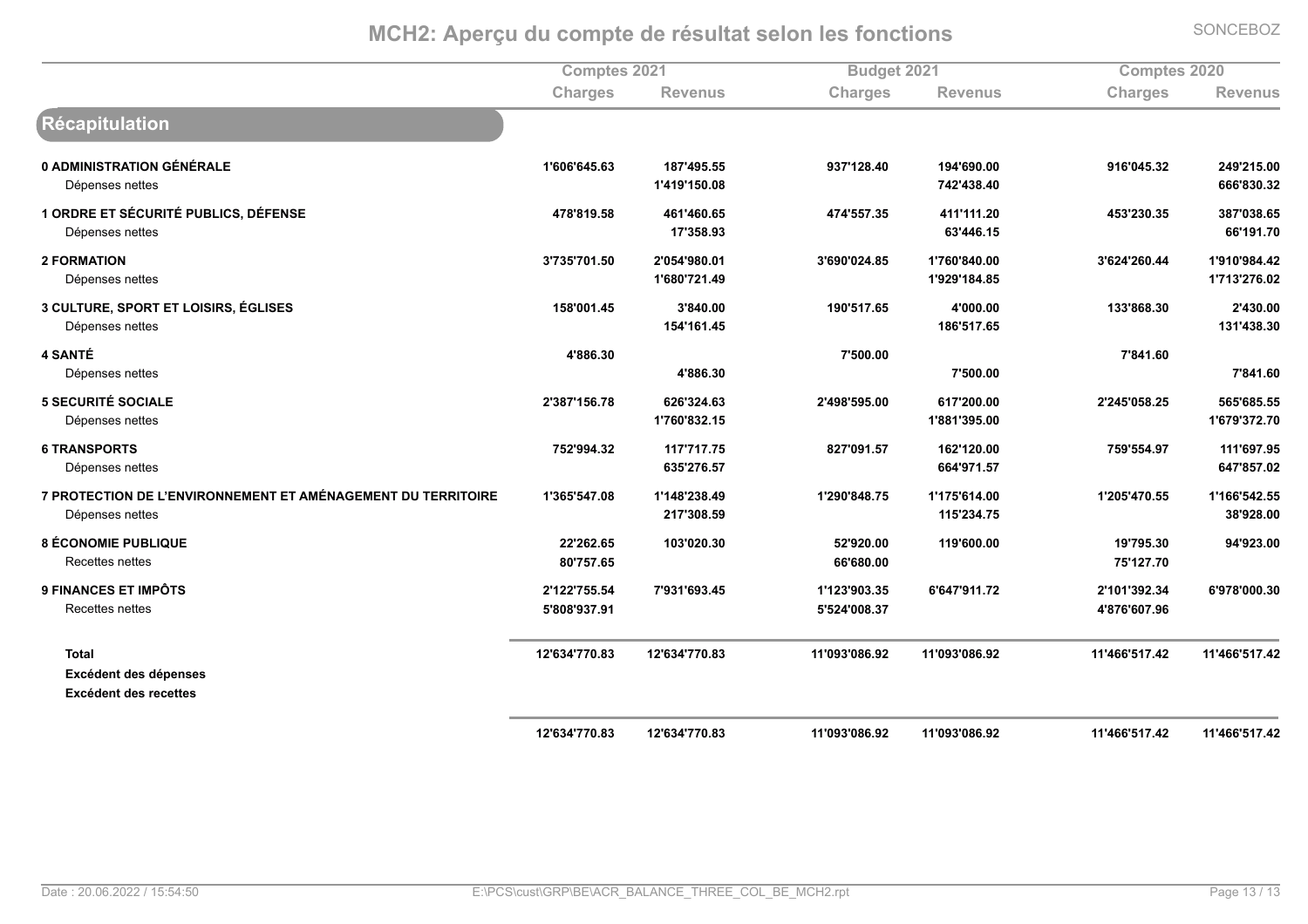Comptes 2021 Trim to the Budget 2021<br> **7-182, 1920 Exercefor Secure Secure Secure Secure Secure Secure Secure Secure Secure Secure Secure Secure Secure Secure Secure Secure Secure Secure Secure Secure Secure Secure Secure Secure Secure** Dépenses **&2(2,,26 ;'\*20626 &2(2,,26 ;'\*20626 &2(2,,26 ORDRE ET SÉCURITÉ PUBLICS, DÉFENSE 15 Service du feu** 150 Service du feu 1500 Service du feu 1500.5060.06 Achat compresseur PR  $\,$ R $\,$  33'852.15 1500 Service du feu u www.com/models/com/models/com/models/com/models/com/models/com/models/com/models/com/models/com/models/com/models/com/models/com/models/com/models/com/models/com/models/com/models/com/models/com/models/com/models/com/mod 150 Service du feu discovered a set of the set of the set of the set of the set of the set of the set of the set of the set of the set of the set of the set of the set of the set of the set of the set of the set of the set of the set of the 15 Service du feu  $\mu$  and the set of the set of the set of the set of the set of the set of the set of the set of the set of the set of the set of the set of the set of the set of the set of the set of the set of the set of the set of the **Dépenses nettes K** S A LIST  $\sim$  33'852.15

16 Défense

### **161 Défense militaire**

#### **1610 Défense militaire**

1610.5040.01 Rachat part La Heutte - stand de tir r and the contract of the contract of the contract of the contract of the contract of the contract of the contract of the contract of the contract of the contract of the contract of the contract of the contract of the con **1610 Défense militaire** e and the second of the second of the second of the second of the second of the second of the second of the second of the second of the second of the second of the second of the second of the second of the second of the se **161 Défense militaire** e and the set of the set of the set of the set of the set of the set of the set of the set of the set of the set of the set of the set of the set of the set of the set of the set of the set of the set of the set of the set 16 Défense e and the set of the set of the set of the set of the set of the set of the set of the set of the set of the set of the set of the set of the set of the set of the set of the set of the set of the set of the set of the set Dépenses nettes s and the contract of the contract of the contract of the contract of the contract of the contract of the contract of the contract of the contract of the contract of the contract of the contract of the contract of the cont

#### **1 ORDRE ET SÉCURITÉ PUBLICS, DÉFENSE E** and the contract of the contract of the contract of the contract of the contract of the contract of the contract of the contract of the contract of the contract of the contract of the contract of the contract of the co

**Dépenses nettes KO4K#LMP9**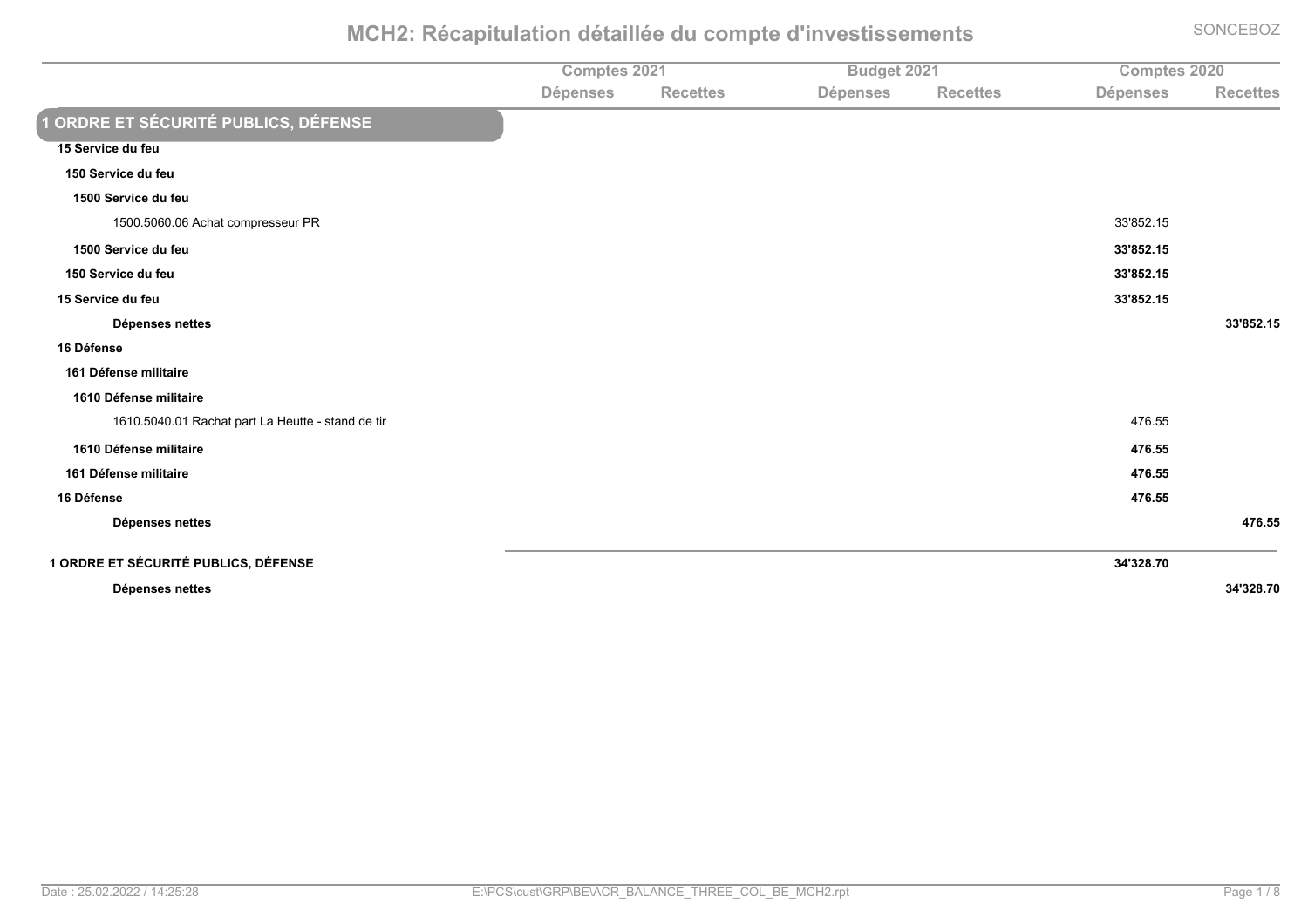|                                                      | <b>Comptes 2021</b> |                 | Budget 2021     |                 | Comptes 2020    |                 |
|------------------------------------------------------|---------------------|-----------------|-----------------|-----------------|-----------------|-----------------|
|                                                      | <b>Dépenses</b>     | <b>Recettes</b> | <b>Dépenses</b> | <b>Recettes</b> | <b>Dépenses</b> | <b>Recettes</b> |
| 2 FORMATION                                          |                     |                 |                 |                 |                 |                 |
| 21 Scolarité obligatoire                             |                     |                 |                 |                 |                 |                 |
| 217 Bâtiments scolaires                              |                     |                 |                 |                 |                 |                 |
| 2170 Bâtiments scolaires                             |                     |                 |                 |                 |                 |                 |
| 2170.5010.00 Main courante pour sentier des écoliers |                     |                 |                 |                 | 24'908.00       |                 |
| 2170.5040.07 Maison de l'enfance                     | 4'055.35            |                 | 4'000'000.00    |                 | 23'425.80       |                 |
| 2170 Bâtiments scolaires                             | 4'055.35            |                 | 4'000'000.00    |                 | 48'333.80       |                 |
| 217 Bâtiments scolaires                              | 4'055.35            |                 | 4'000'000.00    |                 | 48'333.80       |                 |
| 21 Scolarité obligatoire                             | 4'055.35            |                 | 4'000'000.00    |                 | 48'333.80       |                 |
| Dépenses nettes                                      |                     | 4'055.35        |                 | 4'000'000.00    |                 | 48'333.80       |
| <b>2 FORMATION</b>                                   | 4'055.35            |                 | 4'000'000.00    |                 | 48'333.80       |                 |
| Dépenses nettes                                      |                     | 4'055.35        |                 | 4'000'000.00    |                 | 48'333.80       |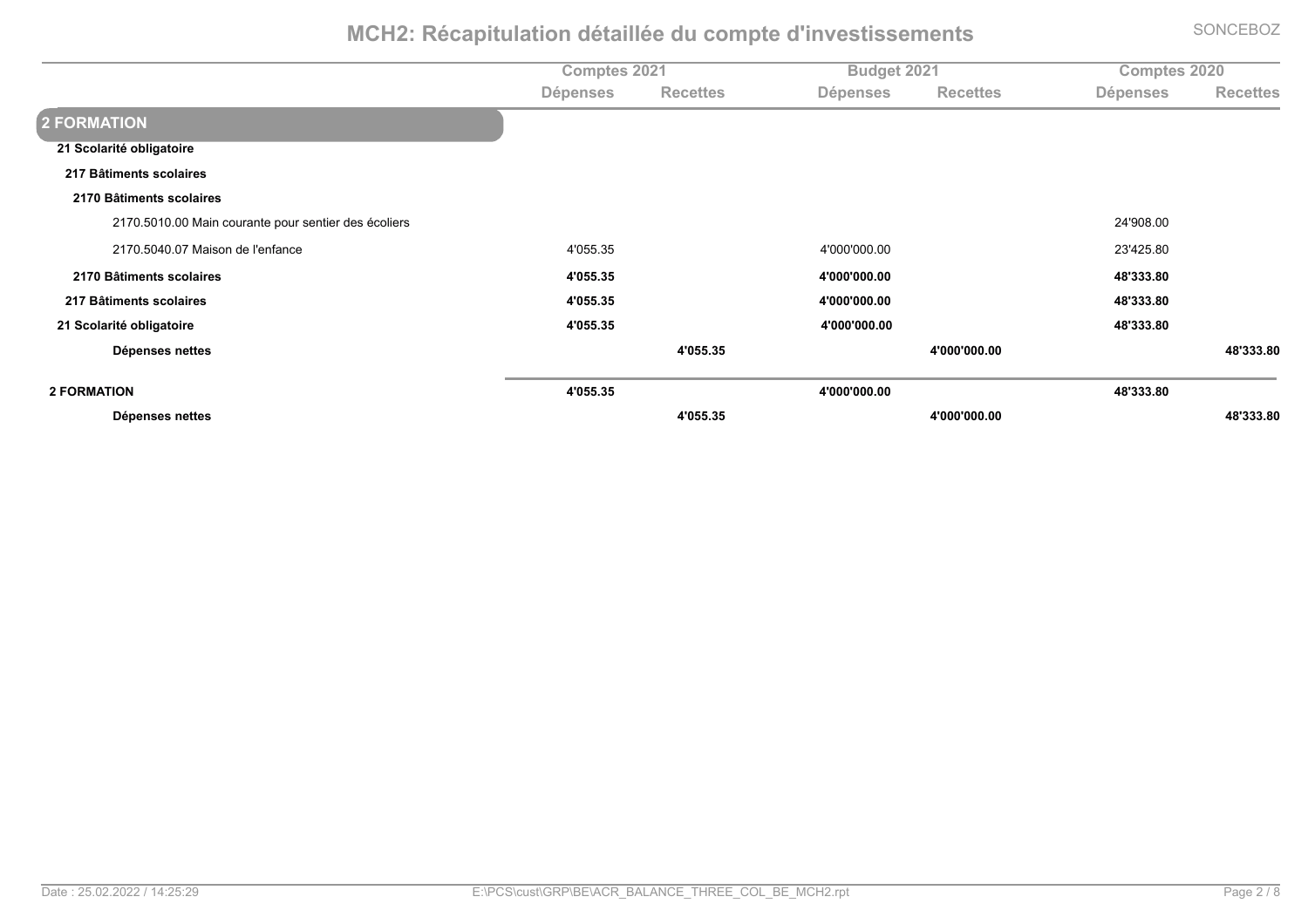|                                             | Comptes 2021    |                 | Budget 2021     |                 | Comptes 2020    |                 |
|---------------------------------------------|-----------------|-----------------|-----------------|-----------------|-----------------|-----------------|
|                                             | <b>Dépenses</b> | <b>Recettes</b> | <b>Dépenses</b> | <b>Recettes</b> | <b>Dépenses</b> | <b>Recettes</b> |
| <b>3 CULTURE, SPORT ET LOISIRS, ÉGLISES</b> |                 |                 |                 |                 |                 |                 |
| 34 Sports et loisirs                        |                 |                 |                 |                 |                 |                 |
| <b>342 Loisirs</b>                          |                 |                 |                 |                 |                 |                 |
| 3420 Loisirs                                |                 |                 |                 |                 |                 |                 |
| 3420.5060.00 Places de jeux - mobilier      |                 |                 |                 |                 | 58'500.30       |                 |
| 3420 Loisirs                                |                 |                 |                 |                 | 58'500.30       |                 |
| <b>342 Loisirs</b>                          |                 |                 |                 |                 | 58'500.30       |                 |
| 34 Sports et loisirs                        |                 |                 |                 |                 | 58'500.30       |                 |
| Dépenses nettes                             |                 |                 |                 |                 |                 | 58'500.30       |
| 3 CULTURE, SPORT ET LOISIRS, ÉGLISES        |                 |                 |                 |                 | 58'500.30       |                 |
| Dépenses nettes                             |                 |                 |                 |                 |                 | 58'500.30       |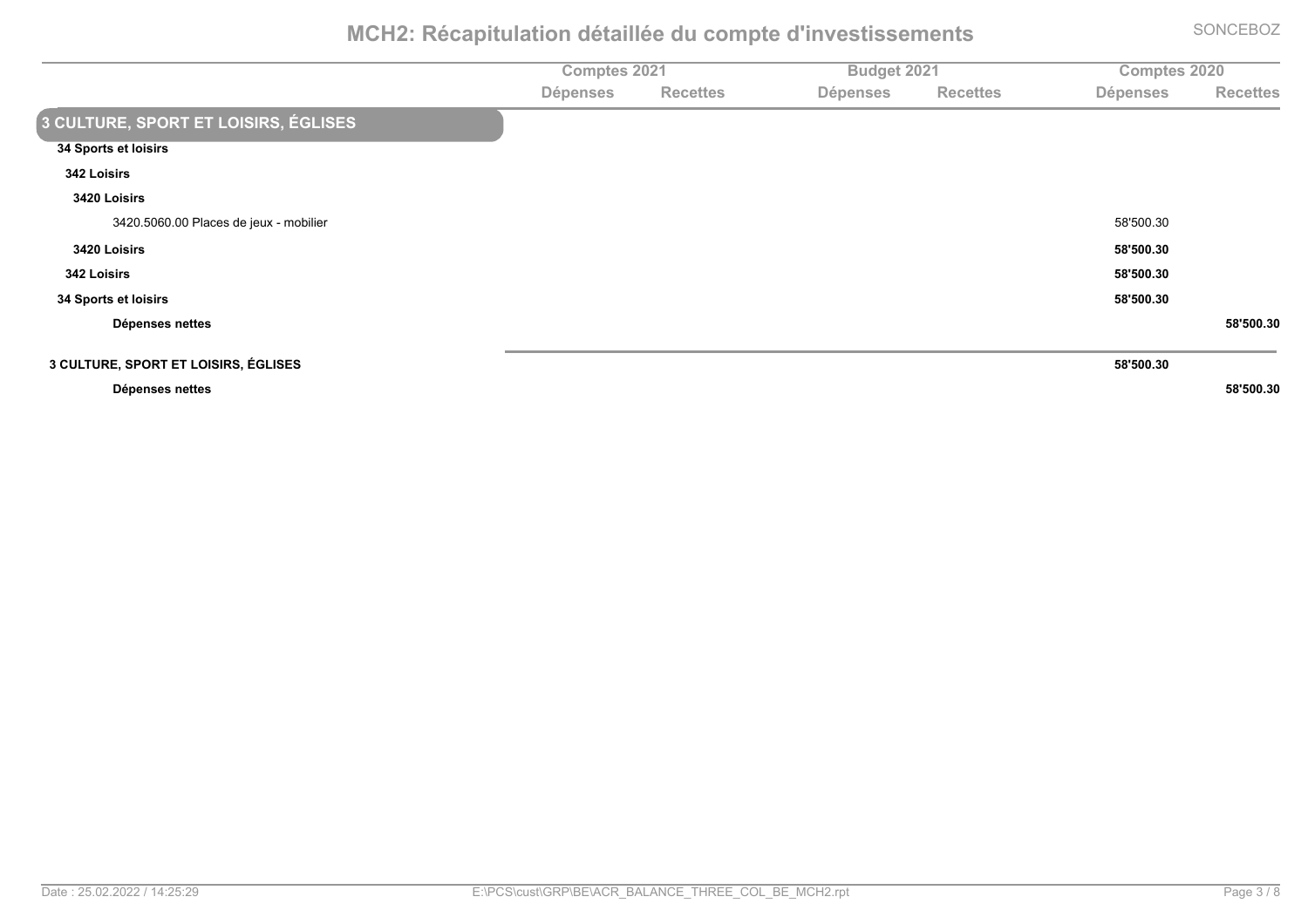|                                                                  | <b>Comptes 2021</b> |                 | Budget 2021     |                 | <b>Comptes 2020</b> |                 |
|------------------------------------------------------------------|---------------------|-----------------|-----------------|-----------------|---------------------|-----------------|
|                                                                  | <b>Dépenses</b>     | <b>Recettes</b> | <b>Dépenses</b> | <b>Recettes</b> | <b>Dépenses</b>     | <b>Recettes</b> |
| <b>6 TRANSPORTS</b>                                              |                     |                 |                 |                 |                     |                 |
| 61 Circulation routière                                          |                     |                 |                 |                 |                     |                 |
| 615 Routes communales                                            |                     |                 |                 |                 |                     |                 |
| 6150 Routes communales                                           |                     |                 |                 |                 |                     |                 |
| 6150.5010.08 Réfection Rue Centrale - Gare est                   |                     |                 | 14'730.00       |                 | 11'385.90           |                 |
| 6150.5010.11 Aménagement sentier sur les berges de la Suze       |                     |                 | 30'000.00       |                 |                     |                 |
| 6150.5010.16 Réfection Rue Pourpoint                             | 204'317.35          |                 |                 |                 | 43'886.85           |                 |
| 6150.5010.17 Réfection Crétat Sombeval                           | 164'111.65          |                 | 125'000.00      |                 |                     |                 |
| 6150.5040.01 Chauffage - complexe du Brahon                      | 2'154.00            |                 |                 |                 |                     |                 |
| 6150.5040.02 Complexe du Brahon - remplacement portes et vitrage | 57'337.90           |                 |                 |                 | 20'118.50           |                 |
| 6150.5040.03 Complexe du Brahon - réfection place                |                     |                 |                 |                 | 20'735.50           |                 |
| 6150.5060.02 Remplacement véhicule multi benne                   | 175'922.30          |                 | 220'000.00      |                 |                     |                 |
| 6150.5090.00 Achat décorations Noël                              | 19'379.25           |                 |                 |                 |                     |                 |
| 6150.5290.00 Etude viabilisation secteur Coop                    | 6'000.00            |                 |                 |                 |                     |                 |
| 6150.5290.01 Analyse des ponts                                   |                     |                 | 30'000.00       |                 |                     |                 |
| 6150.5290.02 Concept réaménagement Gare Sonceboz-Sombeval        | 7'151.70            |                 |                 |                 | 7'739.30            |                 |
| 6150.6160.00 Transfert ancien véhicule TP au PF                  |                     |                 |                 | 51'980.00       |                     |                 |
| 6150 Routes communales                                           | 636'374.15          |                 | 419'730.00      | 51'980.00       | 103'866.05          |                 |
| 615 Routes communales                                            | 636'374.15          |                 | 419'730.00      | 51'980.00       | 103'866.05          |                 |
| 61 Circulation routière                                          | 636'374.15          |                 | 419'730.00      | 51'980.00       | 103'866.05          |                 |
| Dépenses nettes                                                  |                     | 636'374.15      |                 | 367'750.00      |                     | 103'866.05      |
| <b>6 TRANSPORTS</b>                                              | 636'374.15          |                 | 419'730.00      | 51'980.00       | 103'866.05          |                 |
| Dépenses nettes                                                  |                     | 636'374.15      |                 | 367'750.00      |                     | 103'866.05      |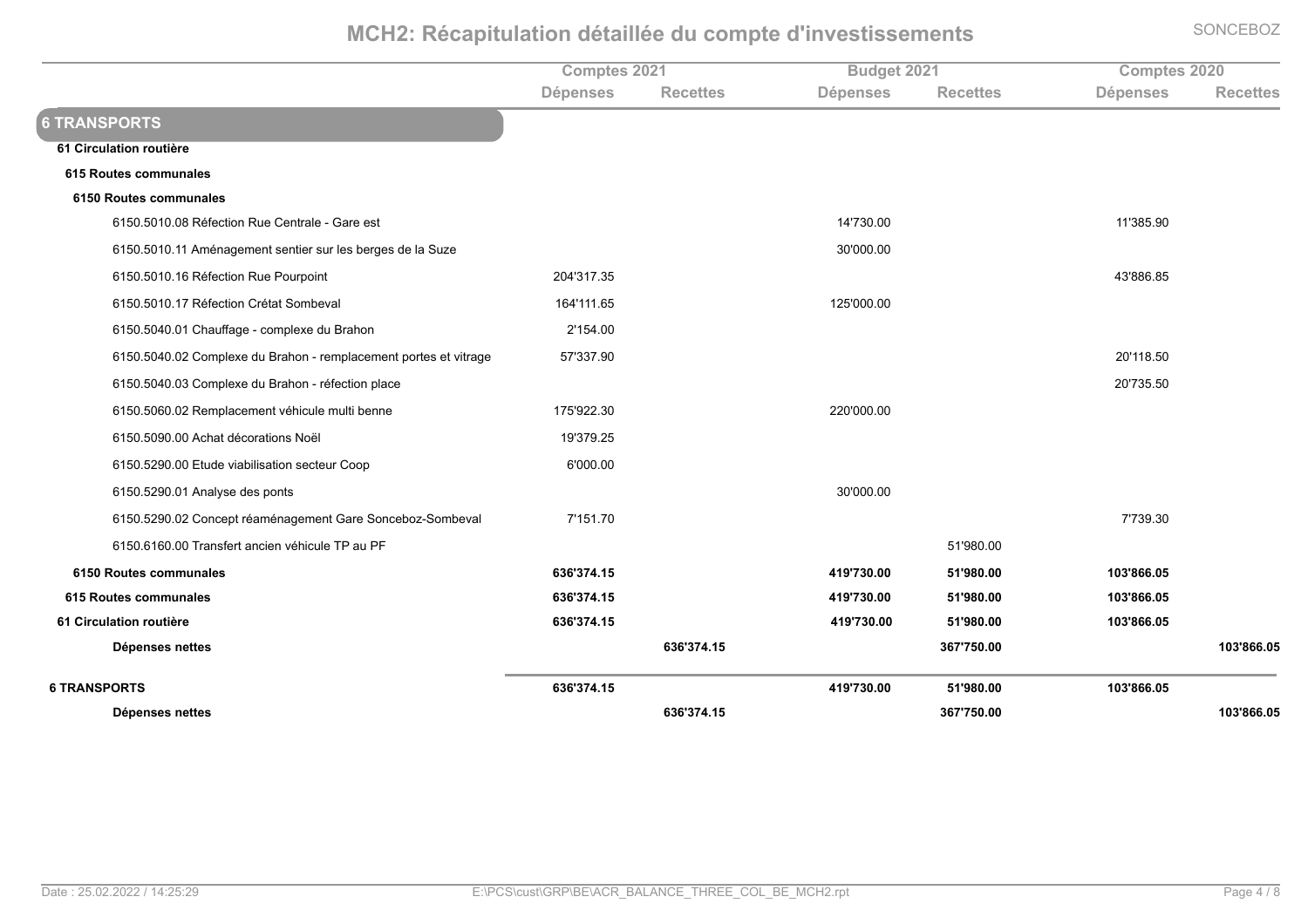**Comptes 2021** *<u>Budget 2021</u>* **Comptes 2020** Dépenses **&2(2,,26 ;'\*20626 &2(2,,26 ;'\*20626 &2(2,,26 7 PROTECTION DE L'ENVIRONNEMENT ET AMÉNAGEMENT D FERRITOIRE 71 Alimentation en eau 710 Alimentation en eau 7100 Alimentation en eau (en général)** 7100,5060,00 Rénovation fontaine Sombeval ,?)<)))\*))**7100 Alimentation en eau (en général)** with the contract of the contract of the contract of the contract of the contract of the contract of the contract of the contract of the contract of the contract of the contract of the contract of the contract of the contr **7101 Alimentation en eau [entreprise communale]** F'101.5031.08 Réfection conduite Rue Poupoint  $74'080.20$  65'272.40 F')'\*();'\*'',:PS6.1E2C,.2CD8E16,#5P101, 23V6X0Q ,F;<(+=\*R( ,()<)))\*)) 7101.5031.12 Remplacement partiel de la conduite Rue Beuchmaitin n 120'000.00 7101.5291.00 Plan général d'alimentation en eau - PGA ,><())\*)) ,?<;))\*'( 7101.6310.02 Subv. acquises du cant.: AIB Crétat Sombeval 2'785.50 7101.6310.03 Subv. acquises du cant.: AIB Pourpoint 11'142.05 **Propose 2.531.55 and Alimentation en eau [entreprise communale]**  $\bullet$  **<b>147'649.15 b 13'927.55 b 172'500.00 b 172'500.00 b 69'572.55 710 Alimentation en eau %:OP4NOVM:H %:K4V#PMHH %#:#4H99M99 %NV4HP#MHH 71 Alimentation en eau %:OP4NOVM:H %:K4V#PMHH %#:#4H99M99 %NV4HP#MHH Dépenses nettes** s 133'721.60 212'500.00 69'572.55 **72 Traitement des eaux usées 720 Traitement des eaux usées 7201 Traitement des eaux usées [entreprise communale]** FX01.5032.16 Refection canalisations Rue Pourpoint  $187'274.00$   $20'528.25$ For the S21495.85 T201.5032.19 Refection canalisations Crétat Sombeval and the control of the 32'495.85 T201.5032.19 Refection canalisations Crétat Sombeval **P#9:%>I)+,2320,%126%2)-]%-6'26%[20,I2\*I+62%(/33-0).2\ %#:V4PNVMLH %VH4999M99 %#94H#LM#H 720 Traitement des eaux usées %#:V4PNVMLH %VH4999M99 %#94H#LM#H 72 Traitement des eaux usées %#:V4PNVMLH %VH4999M99 %#94H#LM#H** Dépenses nettes  ${\bf s}$  **\***  ${\bf s}$   ${\bf s}$   ${\bf s}$   ${\bf s}$   ${\bf s}$   ${\bf s}$   ${\bf s}$   ${\bf s}$   ${\bf s}$   ${\bf s}$   ${\bf s}$   ${\bf s}$   ${\bf s}$   ${\bf s}$   ${\bf s}$   ${\bf s}$   ${\bf s}$   ${\bf s}$   ${\bf s}$   ${\bf s}$   ${\bf s}$   ${\bf s}$   ${\bf s}$   ${\bf s}$   ${\bf s}$   ${\bf s}$   ${\bf s}$   ${\bf s}$   ${\bf s}$   ${\bf s}$  **74 Aménagements 741 Corrections de cours d'eau 7410 Corrections de cours d'eau**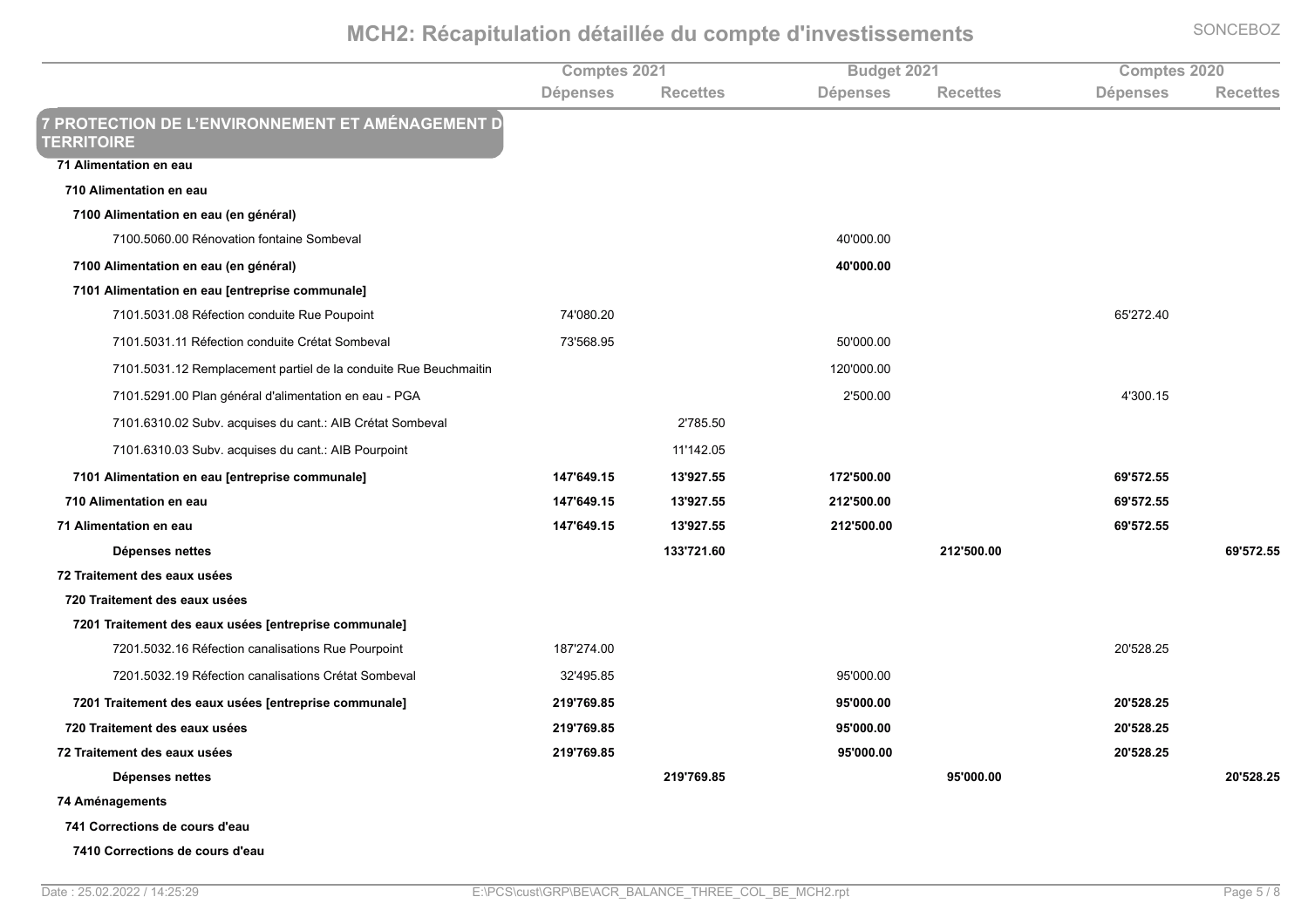Comptes 2021 *<u>Budget 2021</u>* **Comptes 2020** Dépenses **&2(2,,26 ;'\*20626 &2(2,,26 ;'\*20626 &2(2,,26 7 PROTECTION DE L'ENVIRONNEMENT ET AMÉNAGEMENT D FERRITOIRE (...)** France of the Structure of the Structure of the Structure of the Structure of the Structure of the Structure of the Structure of the Structure of the Structure of the Structure of the Structure of the Structure of the Stru 7410.6310.02 Subventions cantonales - passage à gué - ruisseau des Malés 7410 Corrections de cours d'eau 39'642.20 **89'642.20 89'642.20 89'642.20 741 Corrections de cours d'eau %PVNMO9 %HH49L9MK9 %KV4NO#M#9 74 Aménagements**  $\mathbf{S}$  **8**  $\mathbf{S}$   $\mathbf{S}^{0}$   $\mathbf{S}^{0}$   $\mathbf{S}^{0}$   $\mathbf{S}^{0}$   $\mathbf{S}^{0}$   $\mathbf{S}^{0}$   $\mathbf{S}^{0}$   $\mathbf{S}^{0}$   $\mathbf{S}^{0}$   $\mathbf{S}^{0}$   $\mathbf{S}^{0}$   $\mathbf{S}^{0}$   $\mathbf{S}^{0}$   $\mathbf{S}^{0}$   $\mathbf{S}^{0}$   $\mathbf{S}^{0}$   $\mathbf{S}^{$ **Dépenses nettes P**S to the contract of the contract of the contract of the contract of the contract of the contract of the contract of the contract of the contract of the contract of the contract of the contract of the contract of the co **77 Protection de l'environnement, autres 771 Cimetières, crématoires 7710 Cimetières, crématoires** 7710,5040,01 Réfection tombe du souvenir 40'588.45 60'000.00 **7710 Cimetières, crématoires %O94HLLMOH %N94999M99 771 Cimetières, crématoires %O94HLLMOH %N94999M99 77 Protection de l'environnement, autres %O94HLLMOH %N94999M99 Dépenses nettes S** 40'588.45 60'000.00 **79 Organisation du territoire 790 Organisation du territoire 7900 Organisation du territoire (en général)** FROO.5290.00 Révision du plan d'aménagement local (PAL)  $6'526.30$  (9714.90 7900 Organisation du territoire (en général)  $6'526.30$ **8 8 89'714.90 89'714.90 89'714.90 790 Organisation du territoire %N4H#NMK9 %:94999M99 %#V4P:OMV9 79 Organisation du territoire %N4H#NMK9 %:94999M99 %#V4P:OMV9 Dépenses nettes N4H#NMK9 :94999M99 #V4P:OMV9 7 PROTECTION DE L'ENVIRONNEMENT ET AMÉNAGEMENT DU TERRITOIRE %O:H4KK9M:H %:K4V#PMHH %KPP4H99M99 %:PO4LVNM99 %KV4NO#M#9** Dépenses nettes **o** and the contract of the contract of the contract of the contract of the contract of the contract of the contract of the contract of the contract of the contract of the contract of the contract of the contract of the co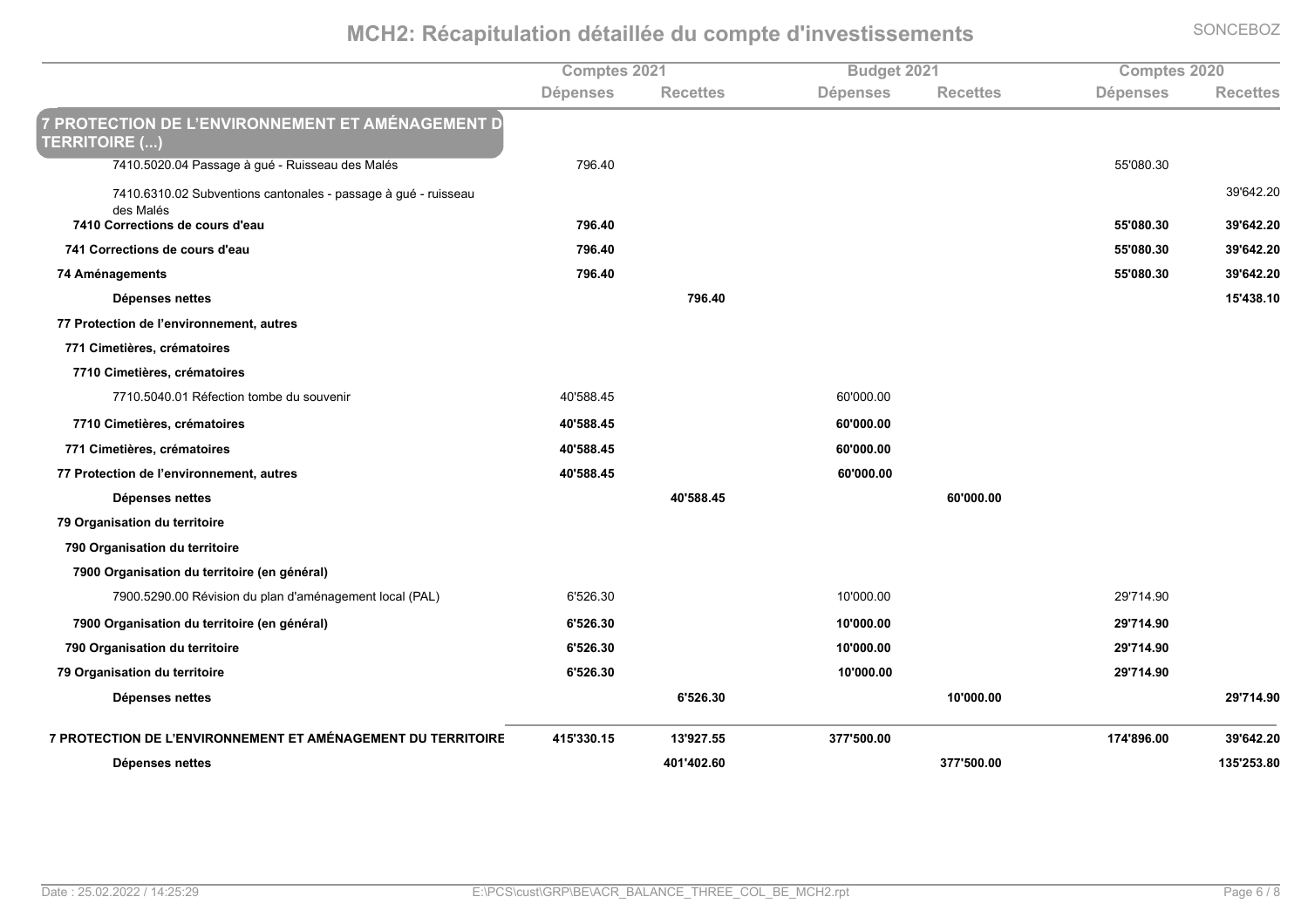Comptes 2021 The Comptes 2020 **11 Market 2021**<br> **7-182, 1920 Intervention Bene 1920**<br> **7-182, 1920 Intervention Bene 1920 Intervention Bene 1920 Intervention Bene 1920** Dépenses **&2(2,,26 ;'\*20626 &2(2,,26 ;'\*20626 &2(2,,26 9 FINANCES ET IMPÔTS 99 Postes non répartis** 999 Clôture 9990 Clôture 9990.5900.00 Reports de recettes au bilan n and the contract of the contract of the contract of the contract of the contract of the contract of the contract of the contract of the contract of the contract of the contract of the contract of the contract of the con 9990.6900.00 Reports de dépenses au bilan ,'<)((<F(R\*+( ,?'R<R>?\*=( 9990 Clôture **%:K4V#PMHH %:49HH4PHVMNH %KV4NO#M#9 %O:V4V#OMLH** 999 Clôture **%:K4V#PMHH %:49HH4PHVMNH %KV4NO#M#9 %O:V4V#OMLH 99 Postes non répartis %:K4V#PMHH %:49HH4PHVMNH %KV4NO#M#9 %O:V4V#OMLH Recettes nettes :49O:4LK#M:9 KL94#L#MNH 9 FINANCES ET IMPÔTS 8**  $\frac{39}{642.20}$  **419'924.85 Recettes nettes :49O:4LK#M:9 KL94#L#MNH**